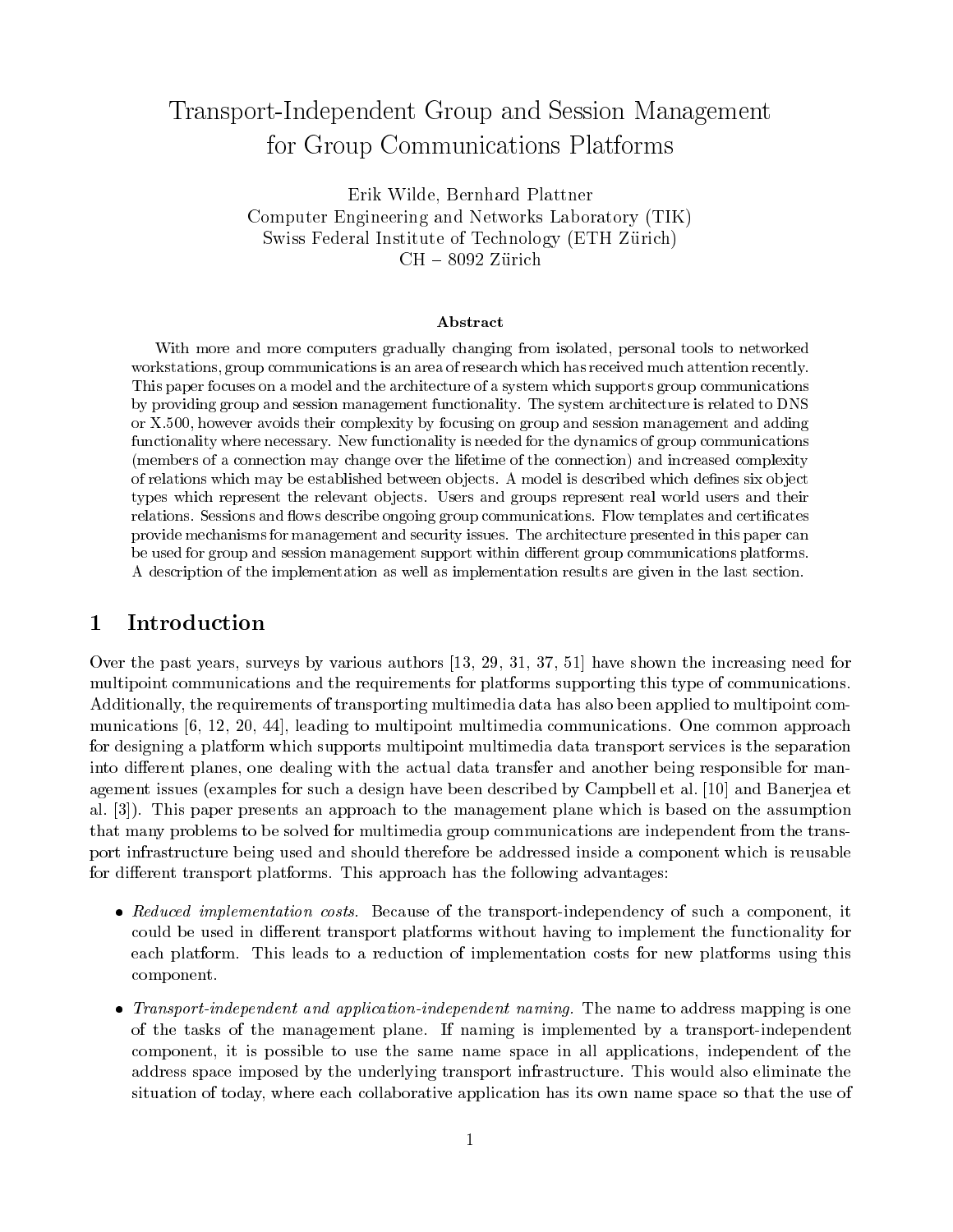more than one collaborative application can become a very complicated process in terms of user and group management.

 Session directory functionality. A session directory similar to the well-known mbone session directory would be possible, and it would be a more general directory. It would not only list the sessions and the respective applications, but also the transport infrastructure being used. This way it would be possible to implement collaborative applications which are able to use different transport infrastructures while using the same abstractions for group and session management. Furthermore, it would be possible to support user identication, authentication, and authorization in a consistent way for all applications.

This paper illustrates that there is functionality which can be clearly separated from transportdependent issues and hence be implemented in a separate and reusable system. Basically, what is needed for group and session management is a distributed database. However, since we restrict the usage of this database to the support of group communications platforms, we can use a design which takes into account the characteristics of this specific application area. The management of group communications must encompass users, groups of users, the communication between users, and provide a general model which makes it possible to establish relations between these entities. An example is a collaborative editor, where the application itself (ie the editor) only wants to deal with abstract entities representing users, groups of users which are authorized to read and/or modify a document, and communications between users. In this context, participation in a communication should only be possible if the user is sufficiently authorized. The information needed for this decision could be stored in a group and session management system, which could then be used by the editor without the need to implement authentication and authorization. This information could then easily be used by other applications, eg a drawing tool, which could use the same groups for authorization and therefore would share this data with the editor. As a consequence, all data necessary for managing collaboration (ie for identification, authentication, and authorization) would be managed by the group and session management system and could therefore be accessed by all applications using this system. The access would be possible through a special component communicating with the group and session management system.

A group and session management component is used for different tasks within a group communications platform. These tasks may be divided into security issues, name to address mapping, Quality of Service (QoS) issues, and the core functionality, group and session management. The following paragraphs discuss these issues in greater detail.

- Security issues are addressed in the form of identication, authentication, authorization, and certication. These are the security issues which are important in the context of group and session management and the provision of certied software components.
- Name to address mapping is the functionality which enables users of any communications system to use names instead of addresses, ie to use an abstract form of naming entities (communication endpoints). This makes it possible to use logical names independent from locations and connections which are mapped onto addresses which can be used for addressing in a given transport infrastructure. Saltzer [39] describes the concept of naming, addressing, and binding for the Internet.
- QoS issues are important when speaking of actual connections. The well-known multimedia QoS parameters like throughput, error rate, delay, or jitter, can be seen as one special case of a general characterization which may be dened for each connection. The parameters being used should be as versatile as possible to allow the utilization of yet to be dened types. Szyperski and Ventre [45] and Carle et al. [11] describe this concept of QoS parameters for multipoint communications in greater detail. Security issues may also be addressed for communications itself via QoS parameters, where authentic and/or private communications may be required.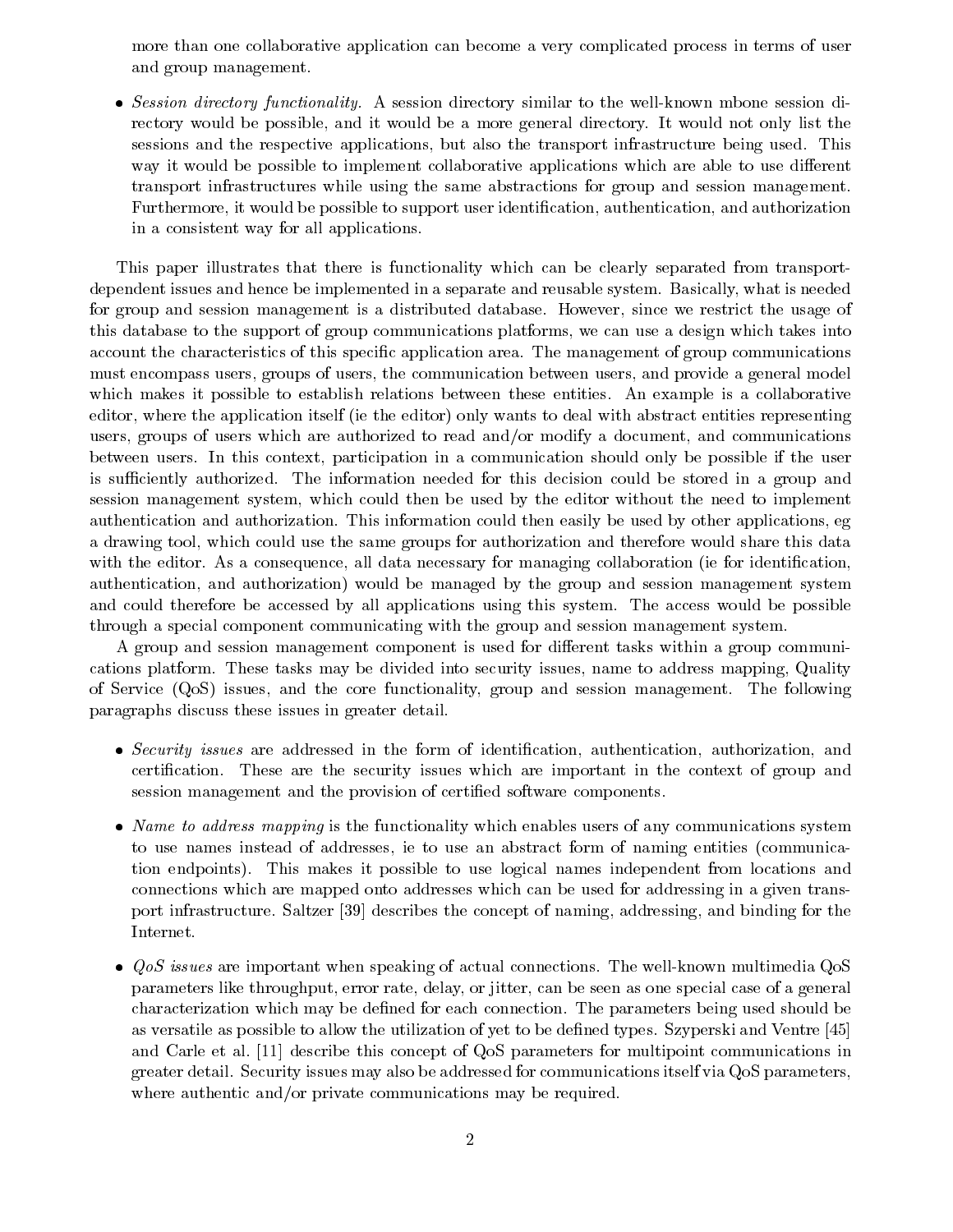$G$ roup and session management is necessary for management is necessary for making space (ie the names which may which may which may which may which may which may which may which may which may which may which may which ma be used) flexible and configurable. Typically, groups of users are changing over time, so it must be possible to create new groups, to change group members, and to delete groups. Furthermore, the communication inside a group (which we call a session) should also be manageable by users of the communications platform. Another important functionality in this area is the provision of authorization for group and session memberships and modications.

The rest of the paper will describe this functionality in greater detail and describe its modeling and implementation. Section 2 gives a short overview over other work in this area and related activities. Section 3 describes our model and the architecture of a system for group and session management. Section 4 gives a short overview over implementation issues. Section 5 concludes the paper and describes some future work.

#### 2Related work

Group communications has become a very active research area in the last years. However, most of the work concentrates on multicast protocols (ie the task of transmitting data over a network to more than one receiver without wasting network resources), especially multimedia multicast protocols, and high-level issues, such as toolkits for programming distributed multimedia applications. Developments in the area of group and session management for group communications frameworks are not so wide $s$ pread), anthough there are research activities and also standardization enorts. The rest of this section will describe some of these projects. A more detailed description has recently been published by Mauthe et al. [31].

## 2.1 Research activities

The BERKOM Multimedia Collaboration Service (MMC) described by Altenhofen et al. [2] is an example for an application oriented development of a communications platform. MMC is a part of the BERKOM multimedia teleservices, which also include a Multimedia Mail Service (MMM) and a Multimedia Transport Service (MMT). MMT is a pure transport service and does not offer any group management services. It is based on a variant of XTP which is called XTP-Lite. MMC contains various components, of which Conference Interface Agents (CIAs), Conference Managers (CMs), and a Conference Directory (CD) are relevant for the scope of this paper. Communication between these components is realized by two protocols, the CD access protocol (CDAP) and the CM access protocol (CMAP). These protocols are RPC-based and built on top of the ISO ROSE mechanisms. The architecture of MMC is similar to the architecture described in this paper. However, the service provided is application specific (restricted to conferencing systems) and therefore can be regarded as one possible application of the general concept of a group and session management service described in this paper.

GCommS by Mauthe et al. [32, 36] is a project at Lancaster University which is concerned with the support of group communications, especially for multimedia data. One of the components of the architecture proposed for GCommS is the QoS architecture QoS-A described by Campbell et al. [10]. The transport aspects of GCommS are defined in detail, but the group management services are only described on a very abstract level. Currently, no specification is available, although a transport service (the M-Connection service) has been implemented. GCommS therefore can be regarded as one of the many projects where group management is necessary to provide a well-functioning platform, but is not specified in detail. Other examples for platforms where group management is identified as an

<sup>1</sup>Although we concentrate on group and session management, there are also some aspects of directory services in our system. The relation between our system and the two most popular directory services (X.500 and DNS) are described in section 3. However, the main contribution of our work is a model of abstractions for group communications rather than the design of a distributed directory service. The operation of X.500 has been described by Smetaniuk [43], and a description of the DNS architecture has been published by Albitz and Liu [1].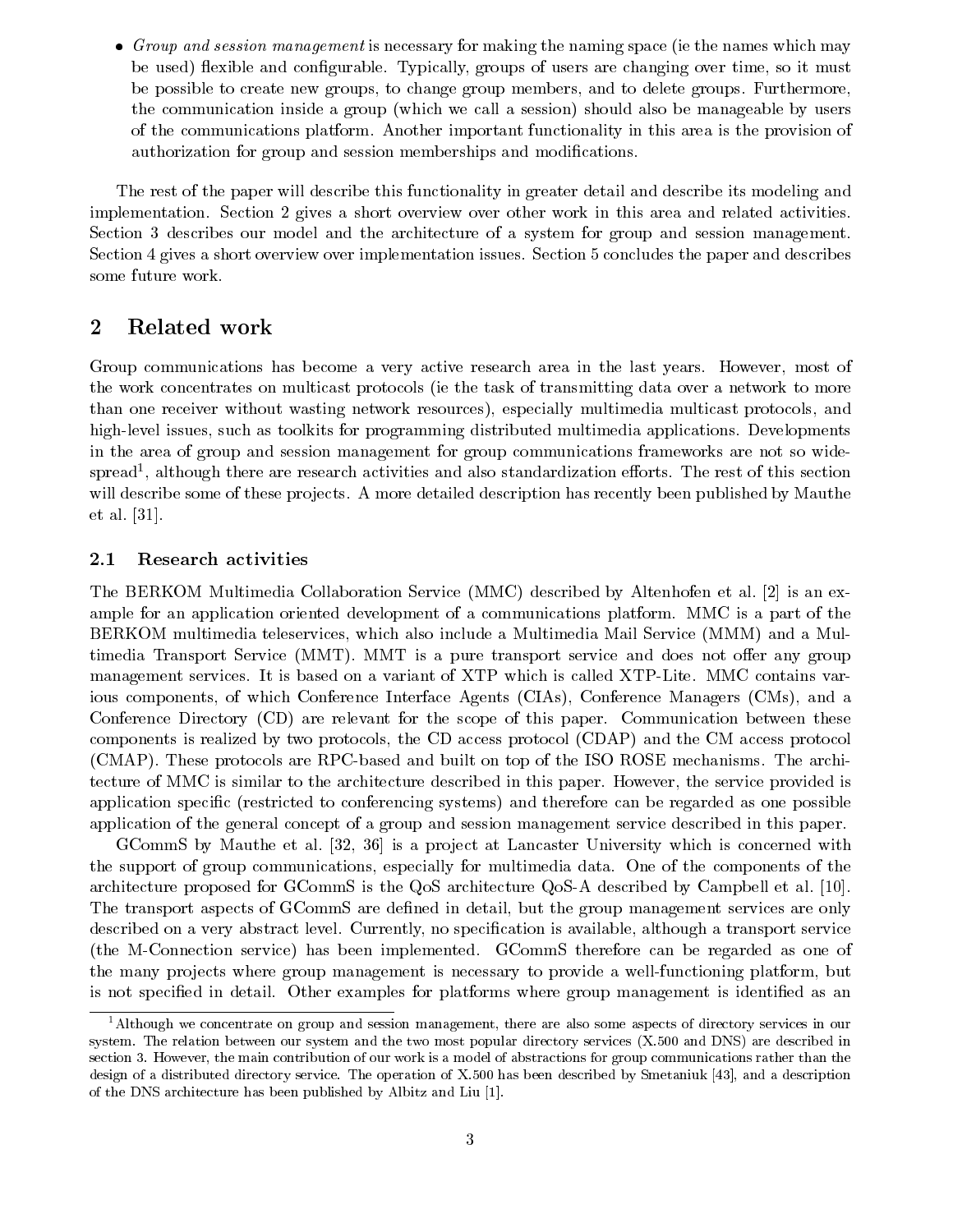important component but not investigated in detail are the xAMp architecture described by Rodrigues and Veríssimo  $[38]$ , PRISM by the Toutains  $[46]$ , or Tenet described by Ferrari et al.  $[7, 15]$ .

CIO multi-peer communications as described by Henckel [21, 22] is a very interesting concept in terms of functionality. The transport group management defined for the CIO transport service has many similarities to the model we describe in this paper. A user of the CIO multi-peer transport service uses two different components for accessing the transport service and the transport group management service. Communication is handled with two completely separate protocols. However, CIO transport group management is limited to one communications platform (ie depends on the usage of the CIO transport service), and it has not been implemented. Furthermore, since the X.500 directory service is proposed as a basis for the transport group management service, it will be impossible to have notifications sent to users. Furthermore, X.500 tends to be slow since it has been designed as a service which is often used for reading and rarely for changing information.

#### 2.2 Standardization bodies

In the Internet world, work is going on in the Multiparty Multimedia Session Control (MMUSIC) working group of the Internet Engineering Task Force (IETF). One result of this work is a description of the Internet multimedia conferencing architecture by Handley et al. [16], which is shown in figure 1. The component of this architecture which is most relevant for our work is the session directory, which is based on the Session Description Protocol (SDP) v2 described by Handley and Jacobson [17]. However, since SDP can only be used for session advertisement, because it is only used for the distribution of announcements, an additional protocol is required which is used for specically inviting users to sessions. This protocol is the Session Initiation Protocol (SIP) and is described by Handley et al. [19]<sup>2</sup> . This splitting of session relevant information into two separate protocols has been caused by the uncoordinated development of the mbone (a good overview of the mbone is given by Eriksson [14]), which originally was only used for multicasting sessions with a simple session announcement protocol (SDP v1). Since a more powerful support of group communications (at least for tightly coupled sessions) also needs a way to identify users and groups of users, we believe that a different design than the one currently being in use for the mbone is necessary. This would remove the situation of today, where each mbone application has to implement its own management of users, groups, and sessions. From the user's point of view, using an architecture as proposed in this paper, it would not be necessary any more to start each application of a mbone session to see all session participants, but this information could be provided by the session directory (which would have access to the group and session management system).

|             |     | Conference<br>Control |                     | Audio | Video | Shared       |  | <b>Session Directory</b> |             |             |  |
|-------------|-----|-----------------------|---------------------|-------|-------|--------------|--|--------------------------|-------------|-------------|--|
|             |     |                       |                     |       |       | <b>Tools</b> |  | <b>SDP</b>               |             |             |  |
| <b>RSVP</b> |     |                       | <b>RTP and RTCP</b> |       |       |              |  | <b>SDAP</b>              | <b>HTTP</b> | <b>SMTP</b> |  |
|             | UDP |                       |                     |       |       |              |  |                          | <b>TCP</b>  |             |  |
|             | IΡ  |                       |                     |       |       |              |  |                          |             |             |  |

Figure 1: Internet multimedia conferencing architecture

ITU's T.120 series of recommendations [27] is an example for a standardized application architecture which also incorporates group and session management functionality. The basis of the T.120 infrastructure are the network specific transport protocols defined in T.123, which at the moment support data

<sup>2</sup>The Session Initiation Protocol (SIP) is the result of a merger of the Session Invitation Protocol by Handley and Schooler [18] and the Simple Conference Invitation Protocol by Schulzrinne [42], which have been earlier proposals for a protocol for the invitation of users to conferences.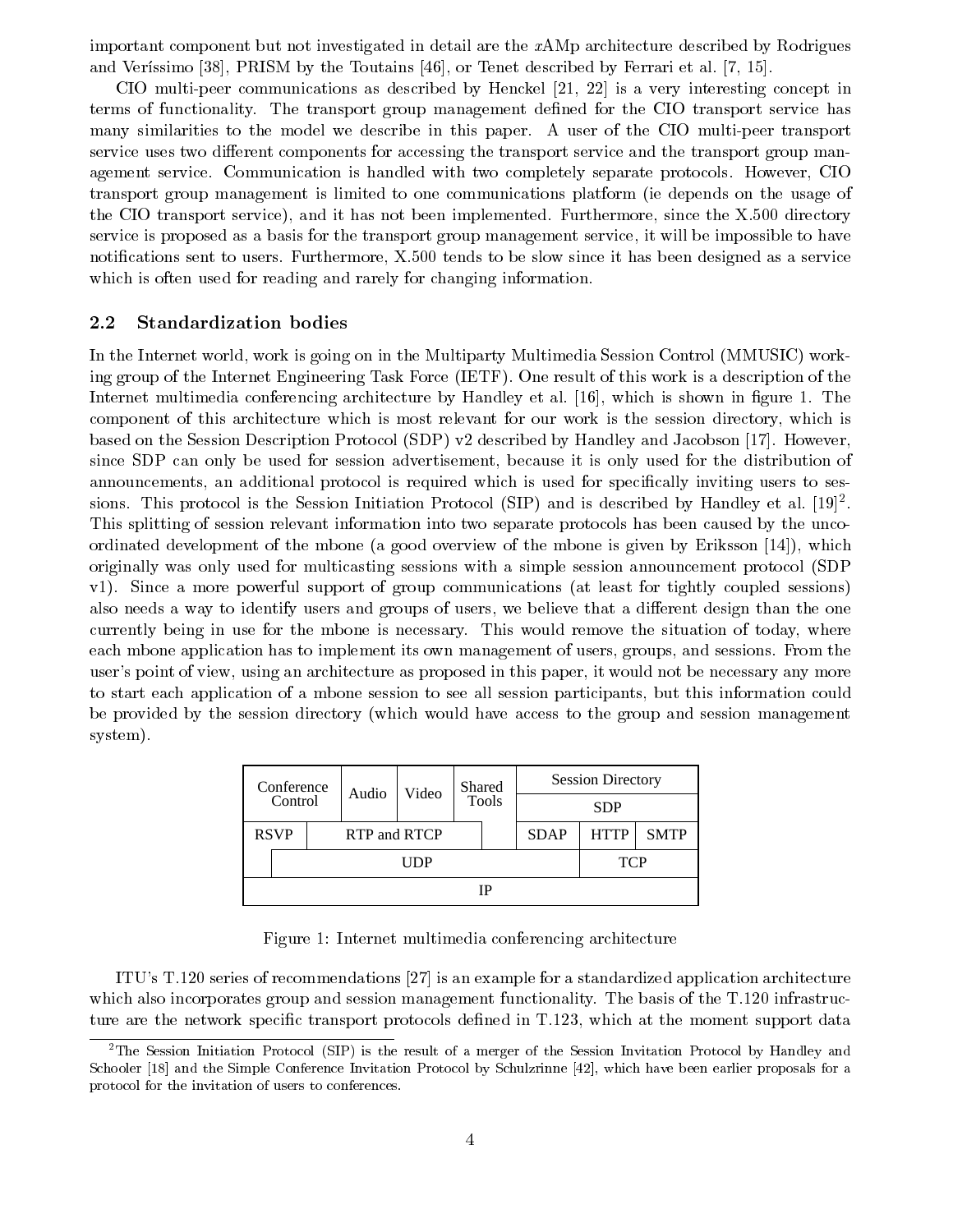transfer using integrated services digital networks (ISDN), circuit switched digital networks (CSDN), public switched digital networks (PSDN), and public switched telephone networks (PSTN). Extensions to include future broadband networks are under study. T.123 is used by the multipoint communications service  $T.122/T.125$ , which defines a network independent service with flexible data transfer modes (broadcast and request/response), multipoint addressing (one to all, one to sub-group, and one to one), and multipoint routing (shortest paths to each receiver and uniform sequencing). Recommendation T.124 defines a generic conference control which uses T.122's multipoint communications service. The abstract services of the conference control include create, query, join, invite, add, lock, unlock, disconnect, terminate, eject user, and transfer services. These services provide a powerful environment for implementing conferencing applications, which use T.124 and T.122 services. However, the applicability of these recommendations is limited because of the concentration on real-time conferencing. The T.120 series of recommendations can therefore be regarded as a specic example which should be kept in mind when designing more general group and session management services.



Figure 2: Architecture of the ITU T.120 infrastructure recommendations

In ISO, group communications is dealt with in different committees and working groups. We will only consider the work going on in JTC1/SC6, which is currently the most active with respect to group communications. ISO's multipeer taxonomy [25] (which is also described in a paper by Mathy et al. [30]) gives a general architectural model for group communications, which may be used within different OSI layers. Concepts defined in this taxonomy describe a group (a set of entities), group memberships (entities belonging to a group), population characteristics (a set of attributes a group may have), group associations (data transfer relationships), and conversations (the basic components of group associations). These concepts can be combined to form a model which is very flexible in terms of group communications. However, as with many other standardization activities, no implementations of these concepts exist, so it is not possible to experimentally evaluate the usability of this model. The ISO draft document on an enhanced communications transport service [26] incorporates most concepts described in the multipeer taxonomy. The naming and addressing model defined in this draft is more complex than in point-to-point transport services, because conversations and group associations have to be taken into account.

#### 3 $GMS - Group$  and session management system

Group and session management can be identified as one task which is necessary in every system supporting group communications . Figure 5 shows how a component providing this task could be integrated

 $3$ The amount of support varies very much between different approaches, but it is generally accepted that there is a need for group and session management. Publications on this topic have been written by Pejhan et al. [34] and Braudes and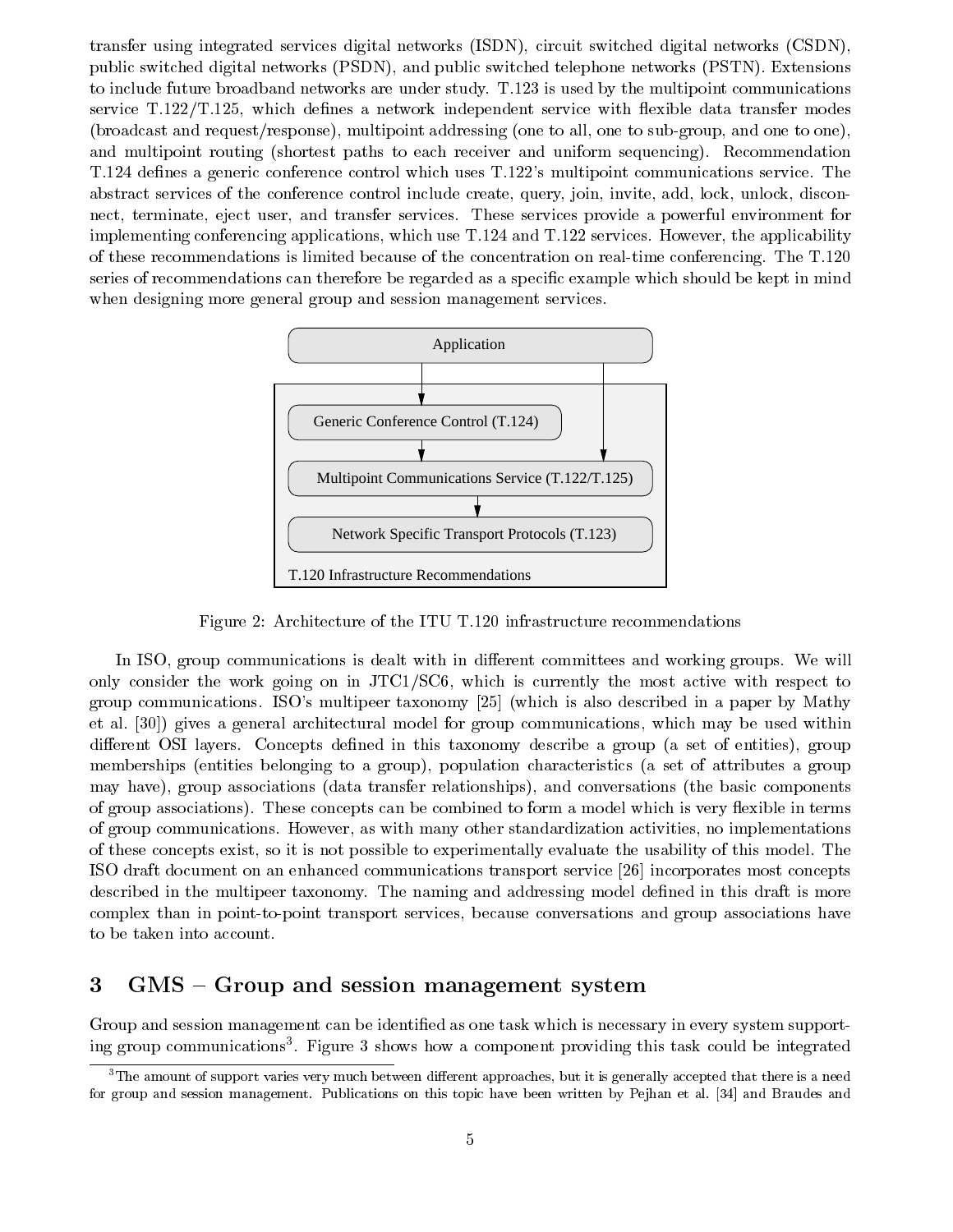into a communications platform (the component is labeled GUA, which stands for GMS user agent). The model is independent from the communications platform being used, although it is mainly influenced by discussions within the Da CaPo  $[35]$  and MCF  $[5]$  projects. These projects, where the main goals are efficient communication protocols achieved by dynamic configuration, developed the need for group and session management after broadening their model of communications from point-to-point to point-to-multipoint (or, in case of MCF, multipoint-to-multipoint) connections.



Figure 3: Group and session management inside a communications platform

The architecture we propose for the design of a group and session management service is that of a directory service, where each user of the directory service uses a component which is implementing the access protocol to the directory service. With respect to this design, our proposed group and session management service is similar to the Internet domain name system (DNS) defined by Mockapetris [33], or the X.500 directory service standardized by ISO and ITU [28]. However, because in our case we need more than a pure lookup service (where the directory system, from a user point of view, only reacts and never acts), and special functionality (such as operations for joining and leaving groups and sessions), a new service is required. This new service is provided by the group and session management system (GMS) and is available through a GMS user agent (GUA).

The main difference between DNS and GMS is that DNS lookups are very short connections, while GMS connections exist over the lifetime of a session, and that the typical GMS user has an identity which can be used for additional functionality, while a DNS user has anonymous access to DNS data. The main difference between X.500 and GMS is the availability of object types specifically designed to support group communications, that GMS system agents (GSAs) are able to become active (instead of the purely reactive Directory System Agents),and that the internal GMS system protocol(GSP, described in the following section) is designed for faster propagation of information than DSP (the internal protocol of X.500) by using a multicast transport service.

The general GMS model introduced in the previous paragraphs can be further refined to define an architecture which can be implemented and tested. The following sections describe different topics of this architecture. After a general description of the architecture's main building blocks, the GMS object types are specified. QoS issues are the topic of the last section, where the different steps and definitions of QoS usage are explained.

### 3.1 Architecture

The architecture of GMS is similar to that of other directory services, in the sense that the GMS service is available through a GMS access protocol (GAP) which is used by GMS user agents (GUA) to access

Zabele [9].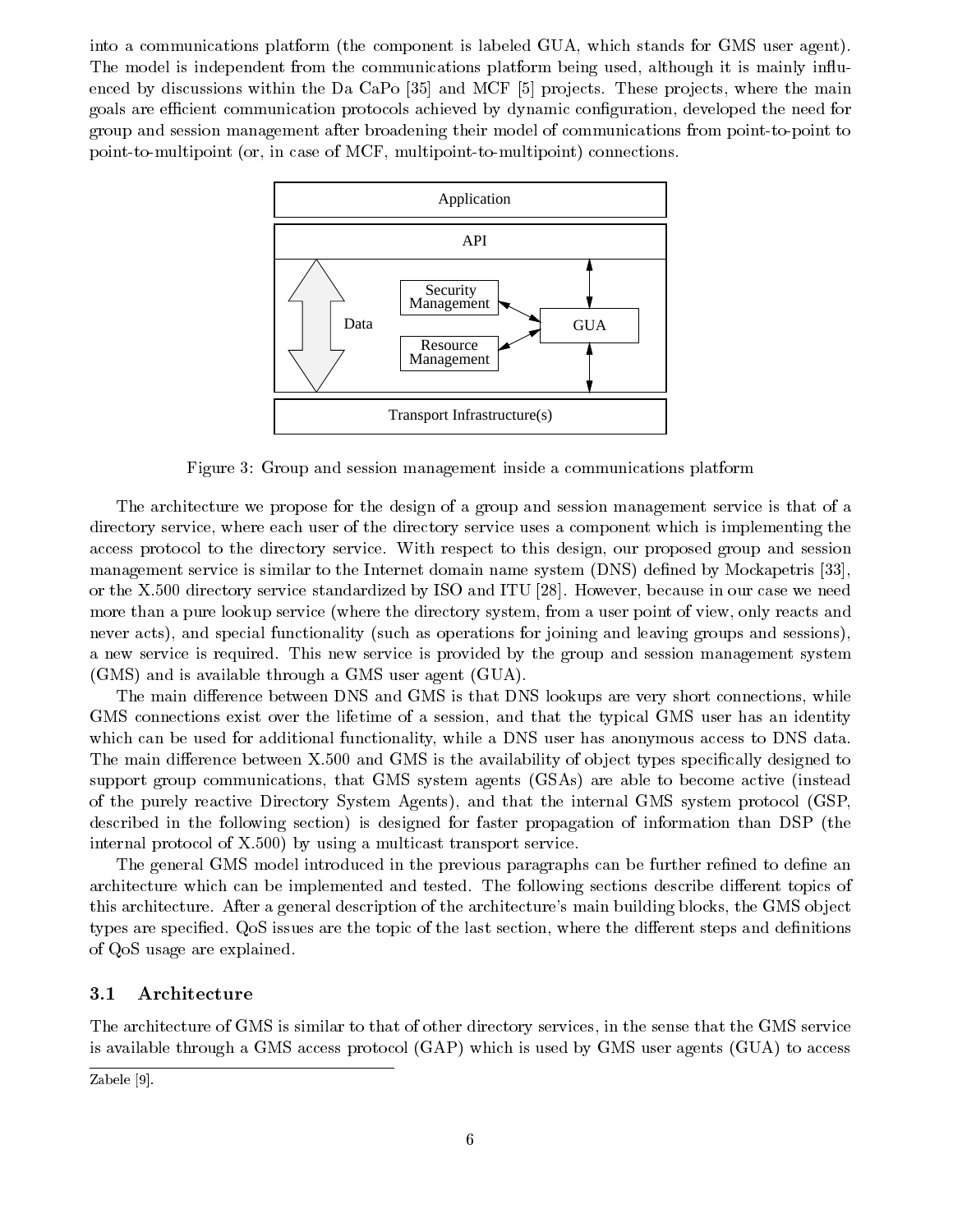GMS system agents (GSA). The GMS service is implemented by the GMS system protocol (GSP), which is used by GSAs to communicate with each other. The overall view of this architecture is shown in figure 4. In this figure, it can be seen that the connection to GMS (through the GUAs using GAP) is completely independent from the data transmission between the three example participants of a session. The design as a specialized directory service was motivated by the observation that the group and session management functionality we want to provide is very similar (although more complex) to the name to address mapping of existing directory services. Since we need to have a permanent database about users, their properties (such as authentication information), and groups of users, a persistent storage is required.



Figure 4: GMS architecture

While this model of GMS is very simple, it has been designed for large scale application and therefore needs to apply techniques which make it feasible to run the system even if it is distributed world wide with a large number of GSAs. One of these techniques is a structured name space which makes it possible to differentiate between local and non-local operations and to find non-local objects in a relatively easy way. This is called the usage of domains. For example, currently DNS comprises<sup>4</sup> about 488000 domains (including 183 top-level domains) with an average of one subdomain per domain<sup>5</sup> and an average depth (ie level of domain nesting) of 2.3. We see these numbers as upper bounds for GMS, since it is not designed to be used by all networked computers, but only by those needing group and session management support. Thus it can be seen that GMS must be able to work even in the large scale, which mainly influences GSP (GAP is almost independent from this scaling issues, only the naming is in
uenced by the scaling requirements). The two GMS components GUA and GSA can be described as follows.

- GMS user agent (GUA). Guas are the components outside GMS which are used to access GMS which are used to access Typically, a GUA is not much more than a protocol machine which implements the GMS access protocol (GAP). As such, the GUA provides an interface which can be used by other components of the communications platform. It performs encoding and decoding of protocol messages and also implements some local parameter and state checking. The GUA is not intended to be directly accessible to application programmers, because the communications platform designers should be free to define the platform's API in a coherent way without having to accept a predefined GUA API for applications.
- GMS system agent (GSA). GSAs are the components which, in their entirety, make up GMS. Each GSA is a component of this distributed system and communicates with either other GSAs

<sup>4</sup>These numbers are taken from the latest Internet domain survey, July 1996, produced by Network Wizards (http://www.nw.com).

 $5$ The number of subdomains per domain varies very much. Toplevel domains have an average of 2056 subdomains, while first-level subdomains have an average of 0.27 subdomains.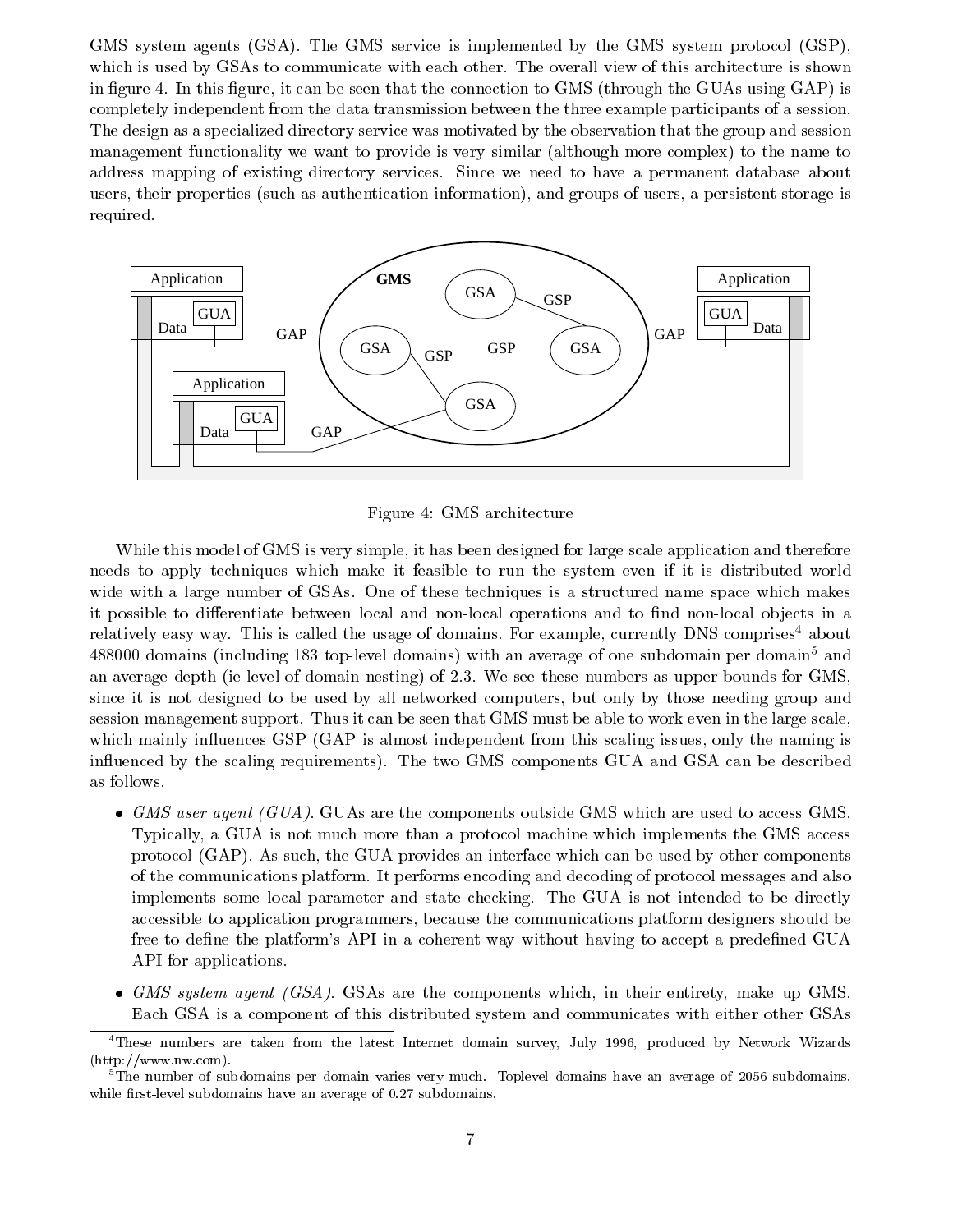(using the GMS system protocol GSP), or GUAs (using the GMS access protocol GAP). In GMS, data storage is distributed, so each GSA may store some local data which can be accessed by another GSA. GSAs are grouped into domains, which form logical sets for data storage and access. Domain are organized hierarchically, with each domain having one superdomain and zero or more subdomains. However, there is no root domain, but a number of toplevel domains, which do not have superdomains, but know all other toplevel domains.

The two main components of the GMS architecture, GMS user and system agents, are communicating using special protocols. These protocols are used for accessing GMS (via GUAs) respectively for communications inside the GMS. The following paragraphs give a more detailed description of these two protocols, which form the other important building blocks of GMS.

 GMS access protocol (GAP). GUAs are used for accessing GMS using entry points provided by GSAs. These entry points must be accessed using GAP, which is an asymmetrical protocol. The complete specification [47] contains definitions of used object types (which are described in section 3.2 of this paper), relations between objects, PDU definitions, and state transition diagrams describing the behavior of the two communicating agents.

GAP itself can be separated into three phases. The first phase  $(GUA\ binding\ phase)$  consists of connection setup and tear-down between GUA and GSA. The second phase is the user authentication phase, where a user is identified and authenticated. Authentication is handled in a very generic way, so that weak and strong mechanisms (from anonymous bindings or no authentication to standard Unix passwords or challenge/response schemes with multiple iterations<sup>6</sup> ) can be used. After successful authentication, the third phase *(user bound phase)* is entered and services for accessing GMS data can be used. These services include create, modify, query, delete, join, and leave for the appropriate objects. Most GAP requests are initiated by the GUA (ie the user), but there are also some situations where the GSA becomes active (eg when a user receives notifications, invitations, or renegotiations).

 GMS system protocol (GSP). GSAs communicate using GSP, which is a protocol using a multicast and a unicast transport service. The complete specification [48] describes for each PDU whether it is sent via multicast or via unicast. Multicast communications has been chosen to take advantage of the domain based naming of GMS ob jects. Each domain also has a multicast address, which can be used to send requests to all GSAs of a domain. This way, we can achieve faster access to GMS objects.

GSP operation can be grouped into several areas. Three areas needed for internal purposes are the periodic exchange of domain information between GSAs of a domain, the management of GSA entering or leaving a domain, and the assignment of tokens inside a domain. GSP uses three different tokens to assign roles to exactly one GSAs inside a domain. These roles are the propagation of domain name resolution requests, the creation of objects, and the forwarding and processing of queries . When a GAP request is processed by a GSA, it normally needs to find out the address of the domain where the object specified in the GAP request is stored. This is done using domain name resolution, which is the fourth area of GSP operation. The last area is the processing of GAP operations once the domain address is known. Most GSP operations are performed using a mixture of multicast and unicast transmission. Typically, the request is sent via multicast and the response is given using a unicast connection.

These descriptions of GMS components (GUA and GSA) and the protocols used for communications between these components (GAP and GSP) give an overview of the GMS system architecture. More

 $6$ The actual authentication mechanisms available for binding are determined by the GSA the user connects to. If a GSA only supports weak authentication schemes, it is not possible to get a strong authentication through this GSA.

 $7A$  more detailed explanation of the three token types and their usage is given in [50].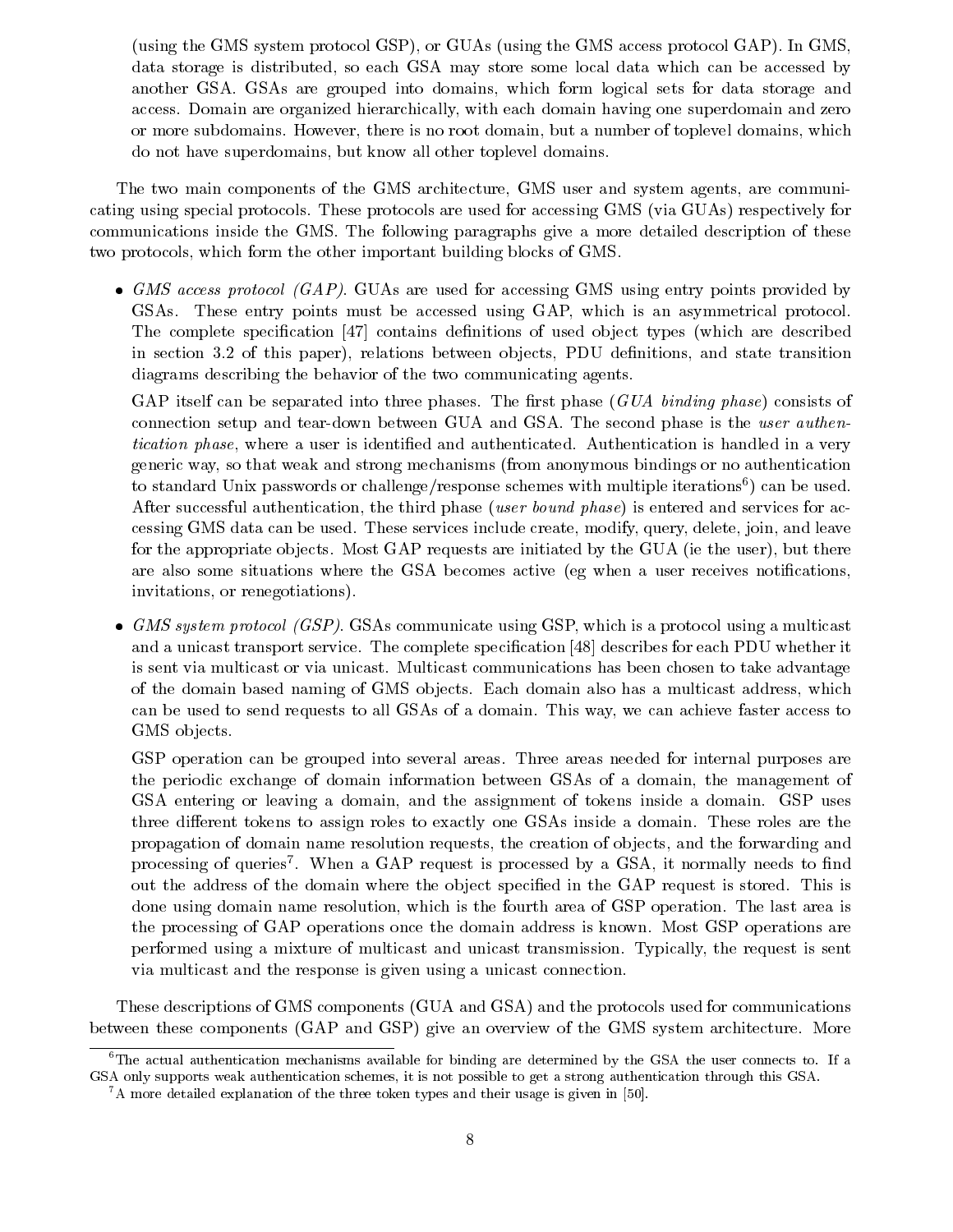complete descriptions of the GMS components and protocols can be found in [49, 50]. The following three sections deal with aspects of the data being stored and exchanged, which are the object types available (section 3.2), the security model which is defined in GMS (section 3.3), and the way  $\overline{Q}$  issues are handled (section 3.4).

# 3.2 GMS ob ject types

All definitions of the object types available inside the GMS are specified in ASN.1 and verbal explanations of the semantics. Detailed descriptions are given in the GAP/GSP specifications [47, 48], here we will only give an overview of the object types, their attributes, and the general concept behind each type.

- User. A user is a person orentity using GMS. Each user has an identity (a name) and one or more ways of authenticating himself. This authentication may vary from no authentication at all (ie it is sufficient to use the right name) to sophisticated authentication schemes with multiple challenge/response iterations. A user object contains information about a user, such as his real world name, a description, his email address, and a list of the bindings of a user, ie the list of active GMS connections a user has.
- Group. General general consists of users and the depending on the depending on the depending on the group. How to join and leave a group depends on the group's join policy and authentication requirements. Joins and leaves may be notified to a group's managers and/or members. Each group object may contain a group's real world name (eg the name of a company or a company's department), a description of the group, a group's mail address, and the access rights, which determine who is authorized to modify the attributes of the group.
- Flow Template. For several applications and communications platforms it is useful to have a number of predefined possibilities to set up connections. Flow templates contain information about data types which may be carried by a flow of that type, the necessary transport service, data which is needed to set up a flow of that type, information about uni- or bidirectional services, and a set of QoS parameters, which can be used to give a description of the flow template. However, flows may also be created without using a flow template.
- Flow. A flow is one data flow for data transport. Depending on the flow's definition, it is either uni- or bidirectional", has a limited number of senders and/or receivers, and a renegotiation policy, which determines who is authorized to initiate QoS renegotiations for that flow. Flows are created when a session is created and are deleted when a session is deleted. It is not possible to add flows to or remove flows from a session after it has been created. Joining a flow takes place when a session is joined, and a flow is left when the session of a flow is left. Flows can be based on flow templates, but it is also possible to create flows without using a flow template.
- Session. The main metaphor for group communications is a session. Each session is used to logically group a number of flows and to create an abstraction for management, authorization, and admission control for flows. The flows of a session are created when the session is created and deleted when the session is deleted. When joining a session, not all flows of the sessions  ${\rm mu}$ st de joined, so users can choose which nows to use . Sessions may have application specific information, which consists of an application identification and application specific data, which may be interpreted by the application. Furthermore, the duration of a session may be given with

<sup>&</sup>lt;sup>8</sup>Unidirectional flows can only be joined as sender or receiver, whereas bidirectional flows can also be joined as sender and receiver.

<sup>&</sup>lt;sup>9</sup>An example for this is a conference session including an audio and a video flow. Some users may, due to bandwidth or local hardware limitations, choose to only join the audio flow.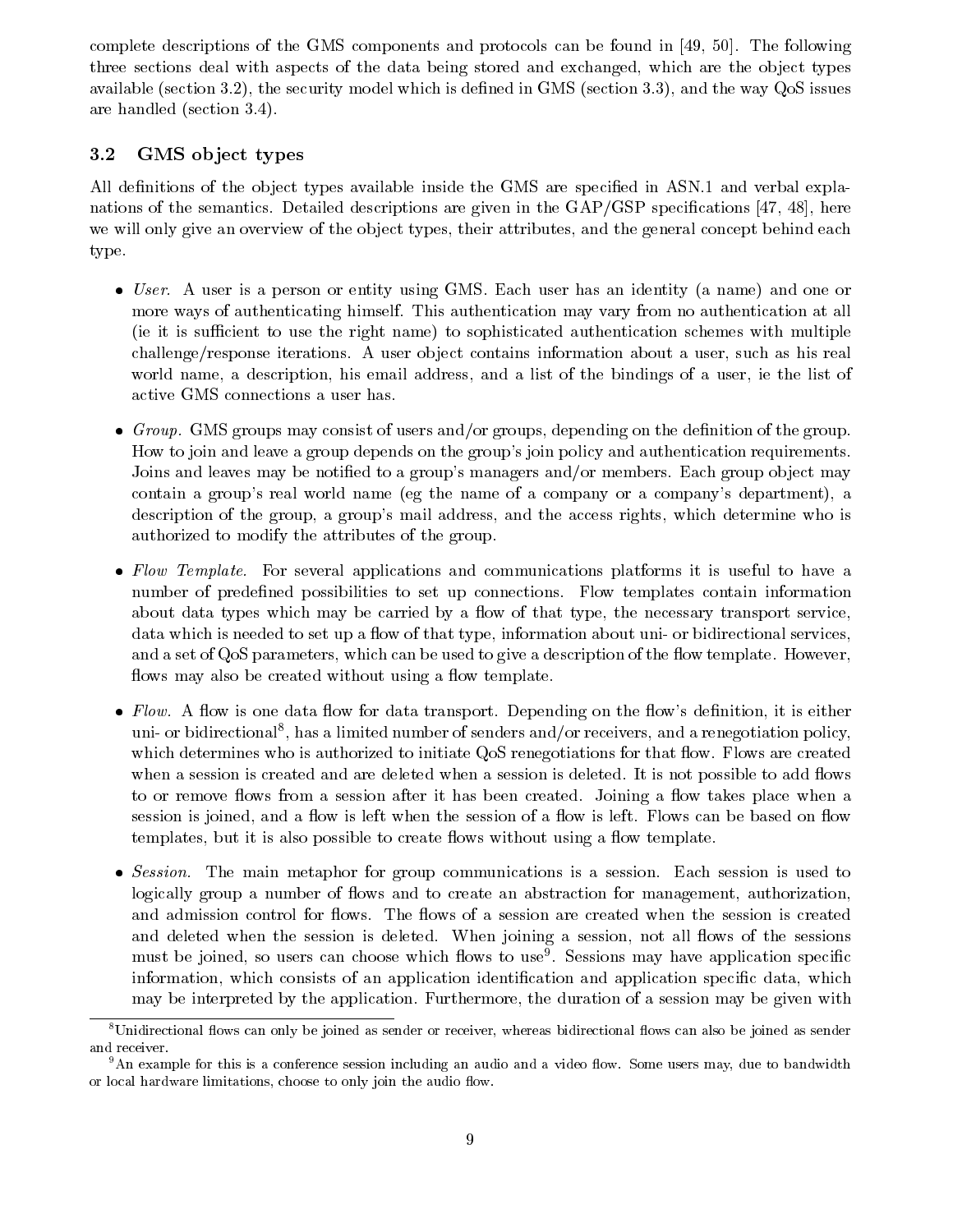either start or end times or both. In addition, it is possible to specify which authentication level a user must have to successfully join a session (provided he is authorized sufficiently). Authorization is based on the session's join policy which may be open (everyone may join), group (only members of the group associated with the session may join), or managed, which may be either relative (a given percentage of managers must confirm) or absolute (a given number of managers must  $\text{confirm}$ ).

 $\mathcal{C}$  certificate. Applications with special security requirements may have the need to store certificates may have the need to store certificates may have the need to store certificates may have the need to store cert inside the GMS, which are used for validating data identity and integrity. Certificates include the type (which may be a predefined type or any other type), the name type (which also has a number of predened values and the possibility to dene own types), the certicate's validity, a simple name, and data and signatures, which contain the information which is necessary for validating the data.

These object types are available for usage inside the GMS and may be created, modified, and deleted using GAP services. However, because a number of attributes and relations (such as the addressing information attribute and the senders relation of flows) needs to be modified according to their semantics, they are modified only implicitly by using GAP services (such as the *join session* service, which adds a sender's address to a flow he joined and modifies the senders relation accordingly).

### 3.3 Security model

Security in GMS is used in three different ways. The first way is the provision of authentication mechanisms for users, which make it possible that user identities are verified using different authentication methods10 . The second way of security provision is the authorization which is supported by all ob ject types via an access policy concept  $\cdot$  . The third way of security usage in GMS is the support for the secure distribution of software components. This is achieved by using the certificate object type described in section 3.2. The first two ways of GMS security are described in the remainder of this section.

The security requirements for group communications vary from no security at all to highly con fidential meetings. In order to support this variety of security requirements, GMS defines a security hierarchy which is used to provide each application with the security level it requires. There are three main issues regarding the security hierarchy.

Authentication levels. Each user has to identify himself when using  $\mathcal{A}$ based on the user's name. Additionally, the user must give a proof for his identity, ie he must use an authentication mechanism. Depending on the strength of the authentication mechanism, it is more or less easy to cheat and to claim a false identity  $\,$  . GMS therefore introduces authentication  $\,$ levels which are used to identify the strength of the authentication mechanism a user used when claiming his identity.

A user can have multiple authentication methods which are stored in the user object. For example, a user can have methods such as Unix passwords when normally using the system and stronger authentication mechanisms whenever he takes part in condential meetings. The user therefore can choose the authentication level each time he works with GMS.

 Authentication requirements. This information is the counterpart of the authentication level de fined by the method a user used to authenticate himself. Each GMS object defines authentication

 $10$ This can be compared with the well-known login procedure of operating systems, where the user has to type in a password to give a proof of his identity.

 $11$ This is comparable to the concept of file permissions used in operating systems, which define the operations which are allowed for certain user classes for every file.

 $12$ For example, when the algorithm for the encryption of the passwords in Unix password files was invented, it was almost impossible to break it. With today's high-performance workstations, it only takes a few hours to break this encryption.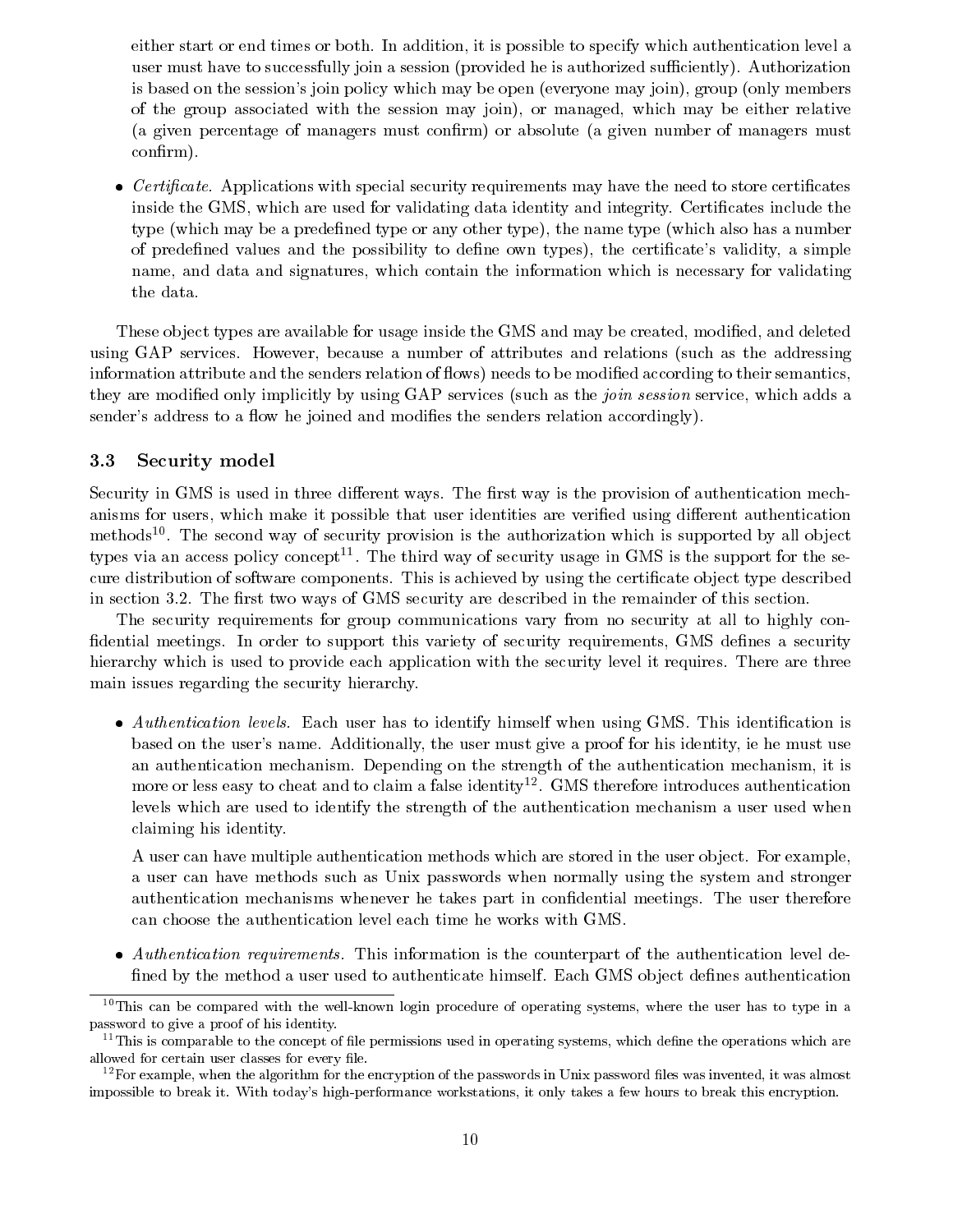requirements. These requirements define the necessary authentication level which is needed to access the object. Only if a user has used an authentication mechanism as least as strong as defined by the authentication requirements of an object, he is given access to the object.

 Access policies. Naturally, authentication is not sucient for gaining access to an ob ject. If a user satisfies the authentication requirements of an object, the object's access policy is used to check the users authorization. Access rights for objects are defined for reading, modifying and deleting an object. It is important to remember that the access policy of an object is only used if the ob ject's authentication requirements are met.

Consequently, access to GMS objects is based on the three elements authentication level, authentication requirements, and access policy. Only if all these requirements are satisfied according to the individual settings, the access to an object is granted. GMS supports predefined authentication levels as well as a method to define new authentication levels which can be defined according to the needs of applications which do not want to use the predefined levels.

### 3.4 QoS issues

QoS is a very important aspect of multipoint communications, especially if multimedia is also taken into account. GMS must be able to support QoS aspects in a general way which makes it suitable for the support of multimedia multipoint communications. Two main issues can be identified here, the QoS parameter types (defining how QoS can be defined) and the procedures available to manipulate parameters of these types (defining how QoS can be applied).

GMS has four QoS parameter types, which are *unsorted values, sorted values, integer values*, and real values. Unsorted Values are a set of predefined values, which are not in any particular order (an example for this is a QoS parameter which defines a coding algorithm, where it is not possible to arrange the different algorithms in any order). Sorted values are also predefined values, but these values are given as a sequence, because it is possible to arrange them in an order (an example for this type of QoS parameter is the selection of an error detection algorithm, which may be given as a sequence of none, CRC8, CRC16, and some more sophisticated algorithms). Integer and realvalues represent the two basic types of numbers which may be used (for example for throughput or error probability values).

Any parameter defined for a flow template or flow may be of one of these types. The interpretation of the parameter's values depends entirely on the parameter's name. It is therefore important for GMS users to agree on names for QoS parameters to avoid misinterpretations. For this reason, a number of predefined QoS parameters is available, where the semantics of each parameter are clearly defined. Additional parameters may be used at any time, although it is strongly recommended to use the predefined types whenever possible.

The second aspect of QoS, as mentioned above, are the procedures available for manipulating QoS parameters. Given the GMS object types (as described in section 3.2), four different events where QoS come into play can be described.

- Flow template creation. When a ow template is created, it may be given a number of QoS parameters. Depending on the transport infrastructure, the number of parameters already necessary or even known at this point in time may differ a lot. For the different types of QoS parameters, values and/or limits may already be defined, if possible.
- Session creation (
ow creation). Every data transfer is represented by a ow, which is created when the session it is a part of is created. Each flow's QoS parameters are defined by their names and types and at least a default value (which is the value used for joining participants if no local modifications are requested). Optionally, a weakest limit for joining the flow and strongest and weakest limits for renegotiations may be defined. For unordered values QoS parameters, there is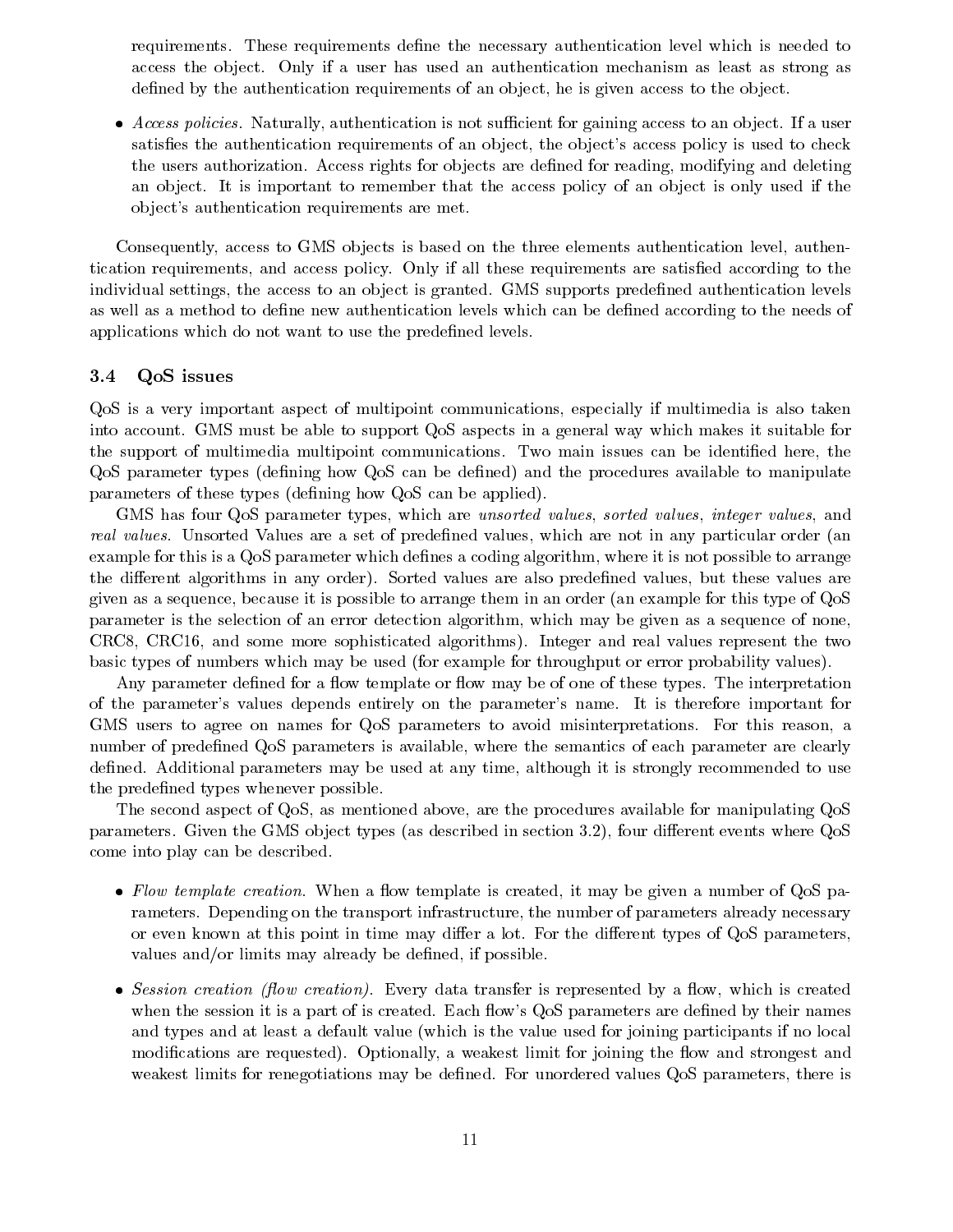

Figure 5: Values and ranges for QoS parameters

no order of the values, therefore the join and renegotiation values must be given as sets of values. The concept of QoS parameter values and ranges is shown in figure 5.

- Session joining. When joining a session, the QoS parameters being used are taken from the flow's QoS denitions. According to the user's requirements, a weaker value than the default may be selected, as long as it does not fall short of the weakest limit for joining the flow. However, this is only possible for receivers, senders must always join with the QoS value given as the default value. This is done to make sure that data being sent on a flow is always of a well-known quality, because only receivers are allowed to perform down-grading. Because the actual QoS establishment lies outside the scope of GMS (which is only responsible for storing the values), it is required that transport infrastructures using GMS control the QoS parameters according to the values provided by GMS.
- QoS renegotiation. QoS renegotiation is the process of dening new default values and weakest limits for QoS parameters of any renegotiable flow. This renegotiation may be limited by the renegotiation limits of a QoS parameter, if present. All participants (senders and receivers) of a flow are informed of QoS renegotiations of that flow.

A detailed and complete description of the QoS parameters and their manipulation along with the ASN.1 definitions can be found in the GAP specification  $[47]$ . However, it should always be kept in mind that QoS establishment and renegotiation are tasks to be performed outside GMS (by the transport infrastructure or the application), while GMS is only used for distribution of QoS values and renegotiation notications. The GMS QoS model is fairly general, although it is possible that the QoS model of a transport infrastructure would not fit into the framework given by GMS. However, we believe that the model of GMS is general enough to cover the QoS concepts of present and future transport infrastructures.

#### 4Implementation and results

The implementation of GMS (ie of a GUA and a GSA) is based on Sun workstations running Solaris 2.5.1. For generating code to encode/decode ASN.1 data structures, we used the Snacc ASN.1 to  $C/C++$  compiler from the University of British Columbia, Vancouver [40]. The code produced by this compiler is rather large, but it is fast [41]. As unicast transport protocol for GAP and GSP we use TCP/IP. As multicast transport protocol for GSP we use the multicast protocol described by Bauer et al. [4], which provides a reliable, FIFO ordered multipoint-to-multipoint transport infrastructure.

### 4.1 GUA implementation

The GUA implementation focuses on two aspects, the first being the easy adaptability of the GUA code to another transport infrastructure. We therefore used only abstract procedures for accessing the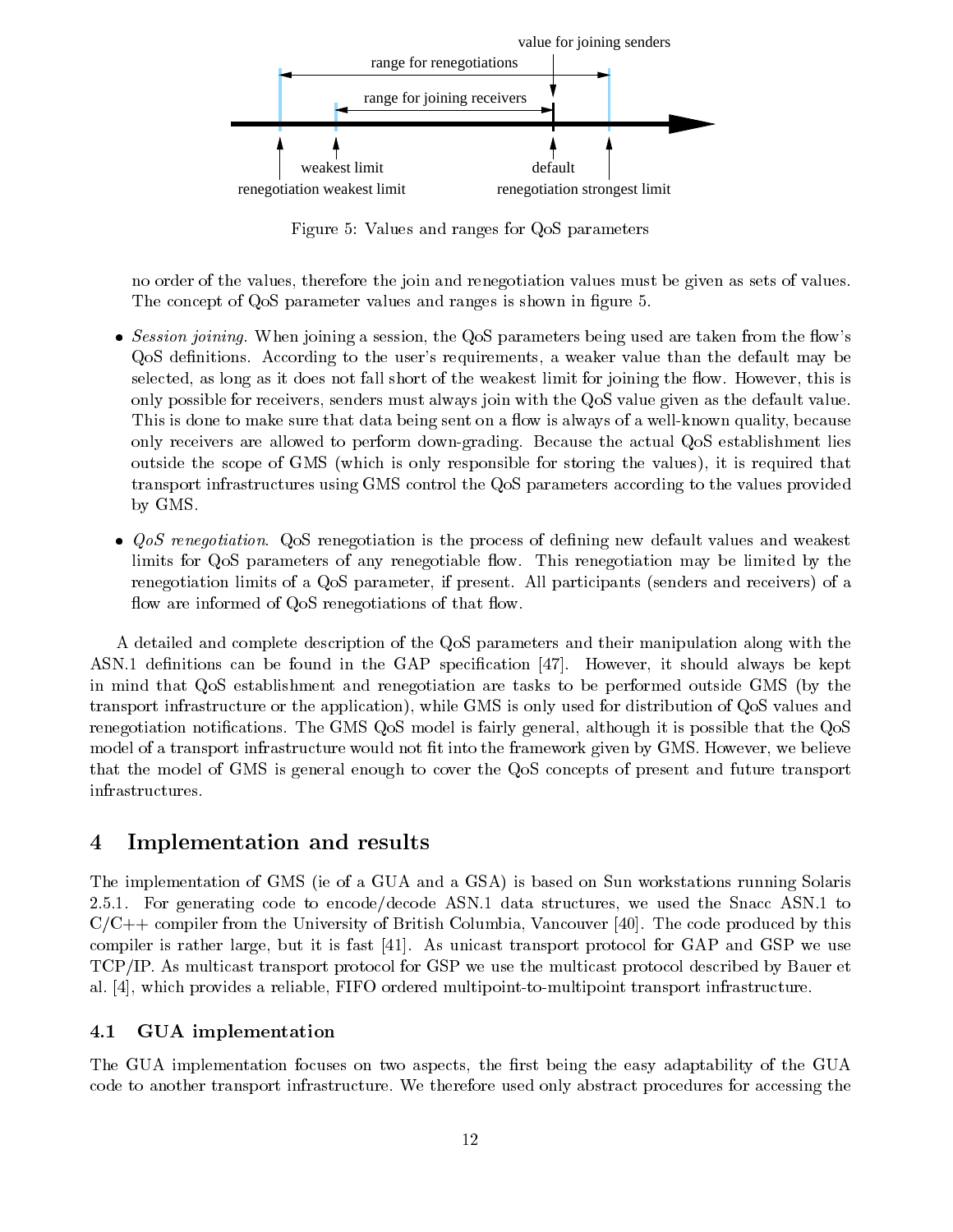transport infrastructure and created a network adaptation layer which can easily be modified as long as the new transport infrastructure being used provides reliable, connection-oriented communications. This design can be seen in figure 6.



Figure 6: GMS user agent (GUA) design

The other important aspect is the one of control flows. The GUA can get input from both the user (at the programming interface layer) and the network (at the network adaptation layer). Because we did not want to delay processing of one direction until the other direction has been handled, we use a multi-threaded design, where one thread is responsible for processing requests from the programming interface layer, while the other thread processes requests coming from the network adaptation layer $\lq$  . The reason why we decided to use this solution is because it is possible that multiple users use one GUA (which is part of the communications platform), and it is important to make sure that no user is able to interfere with other users' work with GMS.

The implementation of the GUA component consists of seven main components. Network adaptation and programming interface are cleanly separated to make the code easily adaptable to different environments. Furthermore, we use generated code for the GUAs finite state machines and the encoding and decoding of GAP PDUs. This code is controlled by three components, which are responsible for checking parameters and the state of the GUA's state machine, the state machine management (ie performing state transitions and executing the appropriate actions), and the marshaling and unmarshaling of arguments.

Given these parts of GUA code, we implemented the GUA as a library which can simply be linked to any program which wants to use GUA functionality. The only restriction is that the resulting code will be multi-threaded because of the GUA design which includes multiple threads. Apart from that, there are no special things to be considered when using the GUA library.

Although the resulting code is quite big (currently, the library has the size of half a megabyte), which mainly is the result of the code generated by the ASN.1 to C compiler, we observed that the execution times of GUA procedures are small. This is the result of snacc generated code, which is optimized with regard to time and not space. However, the size of the code can be a problem when the system it is run on does not have enough real memory. The paging activity then is a much bigger performance problem than the CPU time required for executing the code.

### 4.2 GSA implementation

The GSA implementation consists of three main blocks, which are the implementation of the two protocols GAP and GSP, and the internal logic, which is responsible for performing the actions which are requested by either a GUA or a GSA. It is also possible to have GSAs which do not provide

 $13$  For each incoming request, a new thread is created which then calls the user-provided call-back routine to handle the request. Upon termination of the call-back routine, the thread exits.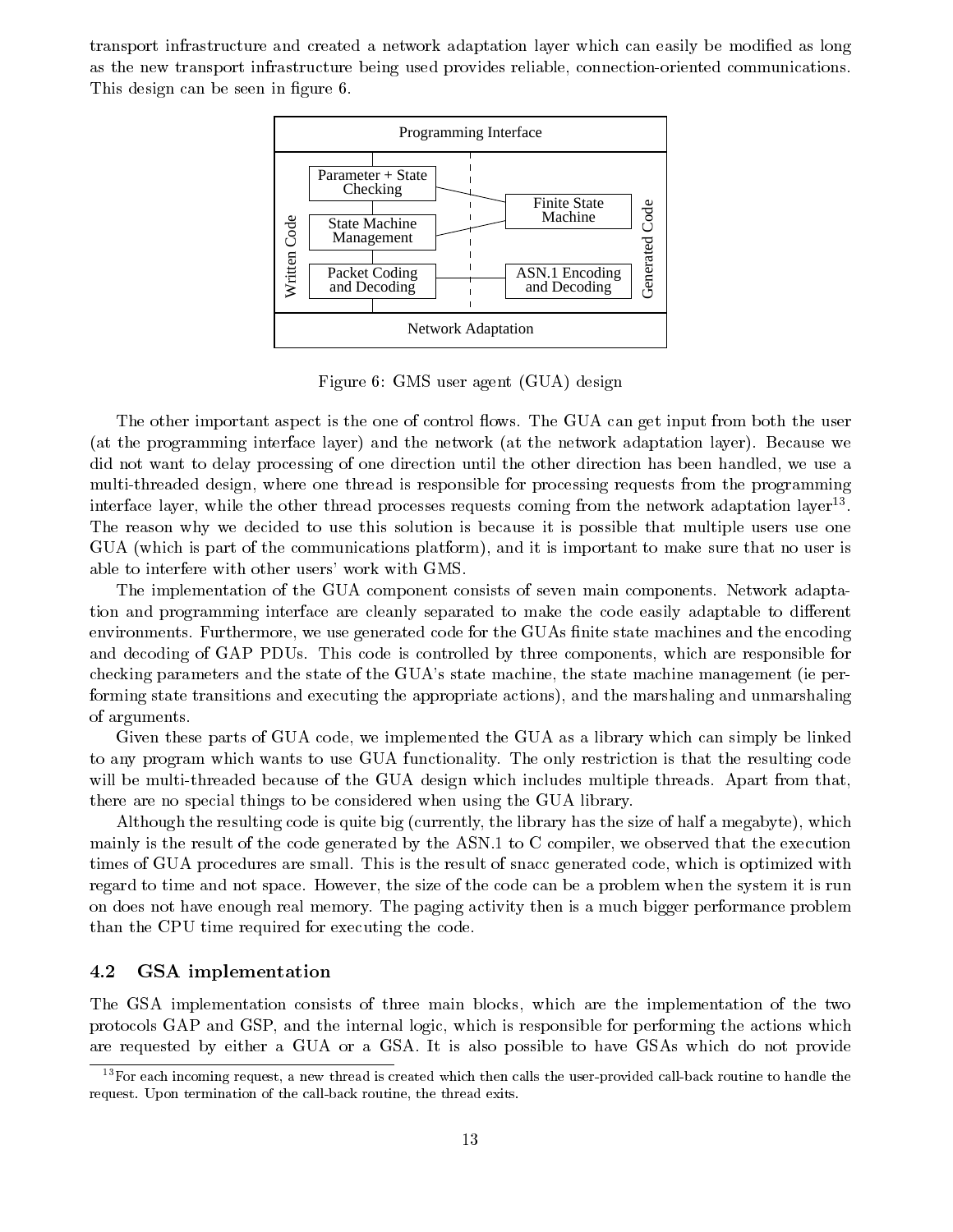GAP access. In this case, the block containing the GAP functionality is omitted. This architecture is depicted in figure 7, which goes into a little more detail. In this figure, each labeled block represents a process, while the MQ components are Unix message queues, providing a convenient interprocess communications mechanism<sup>14</sup> . The dotted boxes contain the three blocks mentioned above.



Figure 7: GMS system agent (GSA) design

The main component of the GSA is the GSA manager which is the process started first during initialization. If the GSA supports GAP, the GSA manager starts the GAP server, which is then able to accept connect requests from GUAs. The GAP server currently uses TCP/IP, but it could be easily extended to support other transport protocols as well. The GSA manager also starts multicast processes for sending to and receiving from multicast groups. These processes implement the reliable multicast protocol mentioned above. Furthermore, the GSA manager starts a unicast receiver process which handles all incoming unicast requests for the GSA. These are replies to multicast requests. The multicast modules are implemented on top of IP multicast, while the unicast receiver is based on TCP/IP15. Finally, the GSA manager is the process which has direct access to the local database. For operations which require more complex processing (such as queries or join session operations), it starts manager processes which then process incoming requests.

The GAP server handles the GUA binding phase. If a GUA initiates the user authentication phase (by issuing a bind user request), the GAP server dynamically starts a GSA user process which is then responsible for handling this user's authentication and, if the authentication has been successful, also the user bound phase. The GSA user process terminates if the user unbinds, if the user's authentication failed or if the GUA forces an unbind (ie the GAP connection is terminating). Consequently, for each user bound to the GSA, a GSA user process exists which handles the users requests and delivers any results or notifications to the user.

The GSA manager has the role of the central entity in the GSA design. It accepts all incoming GSP PDUs and processes them according to their content. If a PDU is the result of a operation requested by a GSA user process, it is forwarded to this process. If an incoming GSP PDU requires the GSA to perform some actions, it either performs the appropriate actions itself or it starts a separate manager process which lives as long as the operation is being processed. The GSA manager also has direct access

 $14$ There were two main reasons for the usage of message queues. First, message queues provide message boundaries for communications between processes, ie it is not necessary to implement some kind of length handling. Second, it is possible to selectively wait for one type or a range of types of messages, which makes it easier to implement synchronization between communicating processes. Message queues do not provide the most efficient interprocess communications mechanism, but since we decided to implement a prototype of a GSA, we accepted the performance implications of using message queues.

<sup>&</sup>lt;sup>15</sup>Because we use the unicast connection only for sending a response to the requesting GSA, a transactional variant of TCP such as T/TCP described by Braden [8] would be preferable. However, at the moment we use standard TCP, thus including the overhead of the rather expensive TCP connection establishment and the problem with both ends going to the TIME-WAIT state after closing the connection.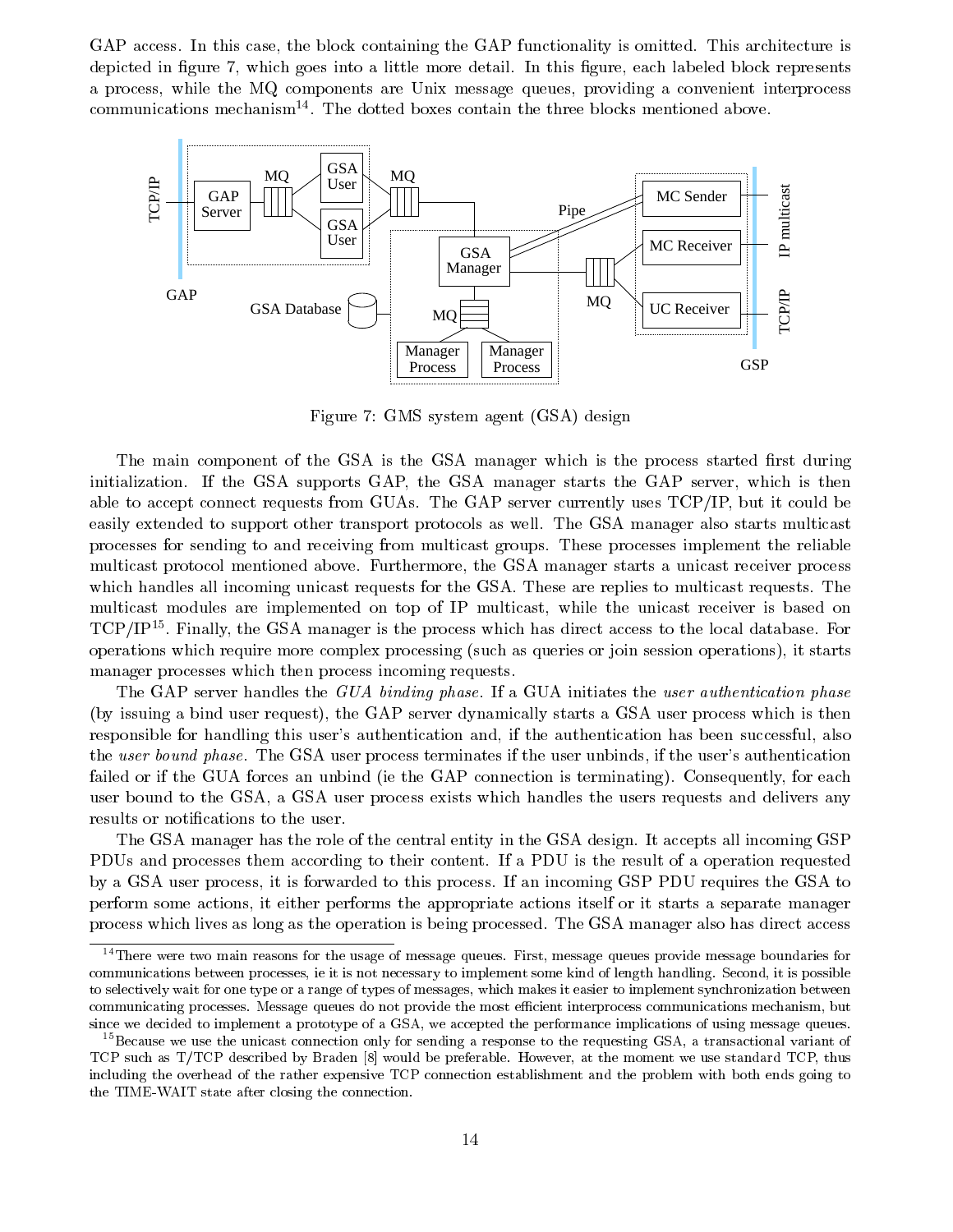to the database, where all local objects and relations are stored. Currently, we use the standard Unix ndbm package for managing the database. This package implements a simple storage for key/data pairs, in our case these pairs consist of an object's or relation's name as the key and ASN.1 BER encoded data.

### 4.3 Implementation results

The implementation described in the previous sections has been tested in various ways. The majority of tests has been performed as load testing, where a huge load of requests was produced and the behavior of the system has been observed. After these tests (which included a number of test domains with GSAs in the local network and internationally distributed), all timeouts have been adjusted carefully to find the optimal balance between unnecessary repetitions and unnecessary wait periods. Most operations now have five or ten seconds timeouts, assuming that due to the usage of a reliable multicast protocol (which already has internal timers for keep-alive packets), timeouts on GSP level should occur only rarely.

Analyses of the GSA code showed that about 70% of the time spent is used for program logic, 30% is used for database accesses, and only 0.3% are used for coding and decoding ASN.1 data. This was a surprise to us, since the code generated by the Snacc ASN.1 to  $C/C++$  compiler is huge (120000 lines of generated  $C++$  code as opposed to 20000 written lines of  $C++$  code for the various GSA processes). However, this still causes problems, because although the CPU load caused by a GSA running on a system is moderate, due to the size of the processes (most of them including coding/decoding routines), a system running a GSA is heavily loaded by swapping processes from and to memory. More detailed performance gures as well as an evaluation of the implementation are given in [49].

One important point when discussing the performance of a distributed directory service is the scalability of the architecture. GMS can be scaled in three dimensions, which are discussed in the following list.

- Number of users per GSA. The current GSA implementation is obviously not suited to support a larger number of users, since every user is represented by a process (as shown in figure 7). However, the resources required for each user could be reduced to a few table entries if the GSA code was designed appropriately. Thus, the number of users per GSA could be fairly big (in the magnitude of a few hundreds) if the GSA implementation was carefully designed.
- Number of GSAs per domain. The number of GSAs per domain also is the number of GSAs receiving all multicast requests to this domain and replying to them, if necessary. Therefore, the number of GSAs per domain should be kept fairly small (in the magnitude of ten) to avoid the well-known implosion problem. This imposes no problem, since GSAs are meant to be central services which are remotely accessed using the GMS access protocol (GAP).
- Number of domains. The number of domains can be scaled in two ways. Extending the domain hierarchy horizontally does not cause any change in GSP performance, since domain name resolution is not affected by the number of subdomains of a domain. Extending the domain hierarchy vertically (ie introducing new levels of subdomains) in
uences the domain name resolution linearly, since the domain name resolution requests have to be propagated through more domains. Requests to domains are not influenced at all, since they are directly addressed to the domain. Furthermore, when using caching in the GSA instead of performing a domain name resolution for every request, the effect of extending the domain hierarchy vertically could be minimized. Hence, the number of domains does not influence GMS in a way which could cause performance problems.

Consequently, GMS is able to be used in a large scale<sup>16</sup>, provided the number of GSAs per domain is kept reasonably small (which is also preferable from a management point of view). We therefore

<sup>&</sup>lt;sup>16</sup>In this case, we refer to a large scale (probably world-wide) distribution of session participants and a large number of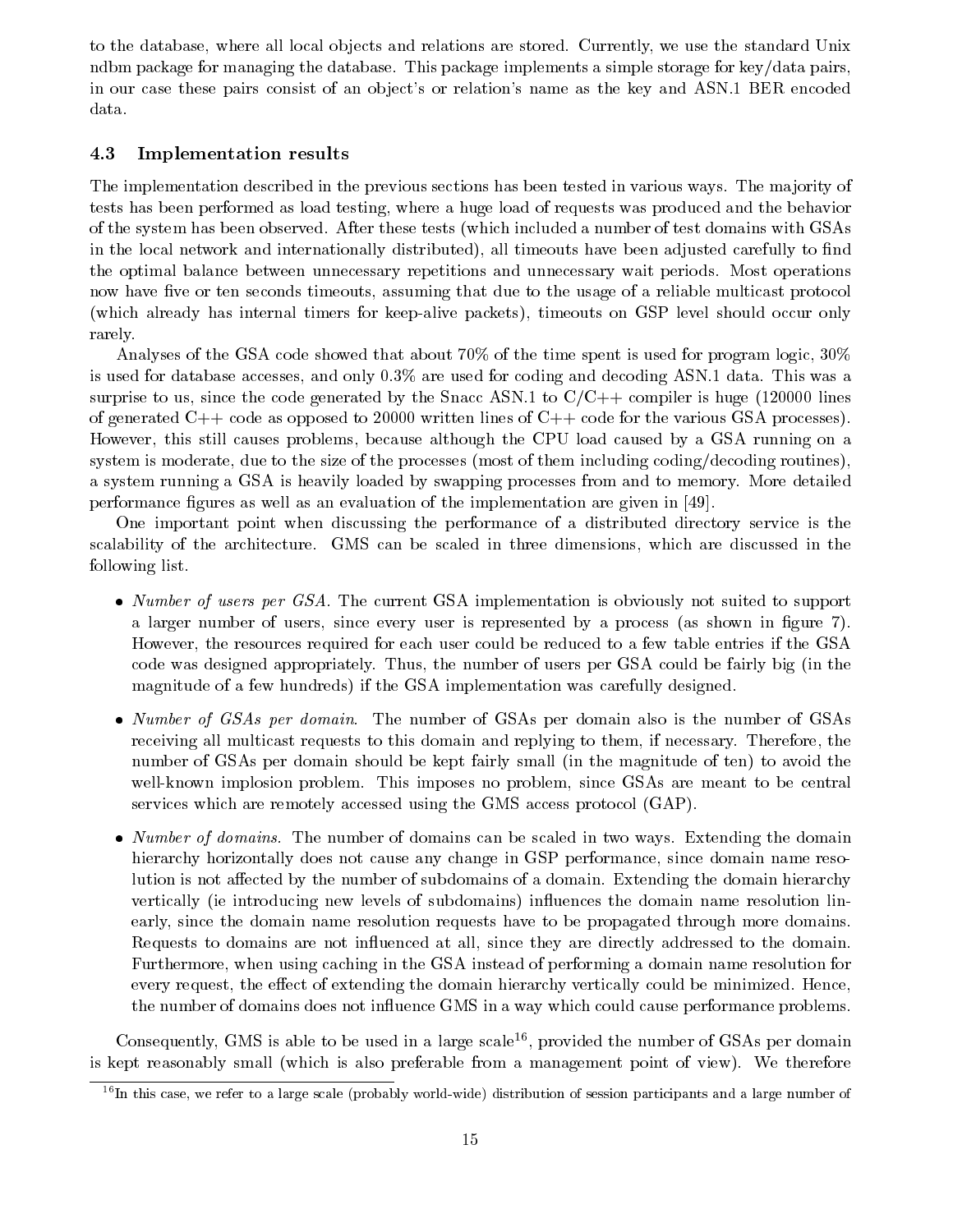believe that the approach to group and session management presented in this paper not only makes group communications platforms more flexible, but also can be used on a global scale.

#### 5Conclusions

In this paper we have presented the model, architecture, and implementation for a transport-independent group and session management system (GMS). GMS consists of two components, GMS user agents (GUAs), and GMS system agents(GSAs). These components communicate using the GMS access protocol (GAP, for GUA-GSA communication) respectively the GMS system protocol (GSP, for GSA-GSA communication). GMS is designed as a distributed directory service with additional functionality, such as notifications. There is a set of defined object types which may be used to model information about users, groups, sessions, and flows. Mechanisms for authentication and authorization are available and make the design of secure communications platforms possible.

The implementation of the GUA component permits the easy integration into communications platforms. Because the design of object types and operations is independent from a specific transport service, GMS may be used by various communications platforms. The current implementation will be integrated into two platform, the Da CaPo system, and the MCF multipoint communications framework, which both are developed at our laboratory. Future plans include the incorporation of the GUA component into different platforms. It is also planned to extend the GUA and GSA with regard to the transport infrastructures being used.

We believe that GMS in general and the GUA as a component for the inclusion into communications platforms will permit the design and implementation of group communications platforms with a more abstract service in terms of naming, addressing, name and address management, and authentication. We also believe that the implementation of such a system and its usage inside actual group communications platforms will lead us to a better understanding of which services are required from an application point of view and which services should be provided by the GUA component.

# References

- [1] Paul Albitz and Cricket Liu. DNS and BIND. O'Reilly & Associates, Inc., Sebastopol, California, 1992.
- [2] Michael Altenhofen, Jurgen Dittrich, Rainer Hammerschmidt, Thomas Kappner, Carsten Kruschel, Ansgar Kückes, and Thomas Steinig. The BERKOM Multimedia Collaboration Service. In Proceedings of ACM  $Multimedia$  93, pages 457–463, Anaheim, California, 1993. ACM Press.
- [3] Anindo Banerjea, Domenico Ferrari, Bruce A. Mah, Mark Moran, Dinesh Verma, and HuiZhang. The Tenet Real-Time Protocol Suite: Design, Implementation, and Experiences. IEEE/ACM Transactions on  $Networking, 4(1): 1–10, 1996.$
- [4] Daniel Bauer, Burkhard Stiller, and Bernhard Plattner. An Error-Control Scheme for a Multicast Protocol Based on Round-Trip Time Calculations. In Proceedings of the 21st IEEE Conference on Local Computer Networks, pages 212–221, Minneapolis, October 1996. IEEE Computer Society Press.
- [5] Daniel Bauer, Erik Wilde, and Bernhard Plattner. Design Considerations for a Multicast Communication Framework. In Proceedings of the Tenth Annual Workshop on Computer Communications, Eastsound, Washington, September 1995.
- [6] Peter Beadle. Experiments in Multipoint Multimedia Telecommunication. IEEE MultiMedia, 2(2):30–40, 1995.
- [7] R. Bettati, D. Ferrari, A. Gupta, W. Heffner, W. Howe, M. Moran, Q. Nguyen, and R. Yavatkar. Connection Establishment for Multi-Party Real-Time Communication. In Thomas D. C. Little and Riccardo Gusella,

users, groups, and sessions being managed by GMS, rather than sessions with a large number of associated users. GMS has been designed to support tightly-coupled sessions, for loosely-coupled sessions other approaches (such as the mbone tools) are better suited.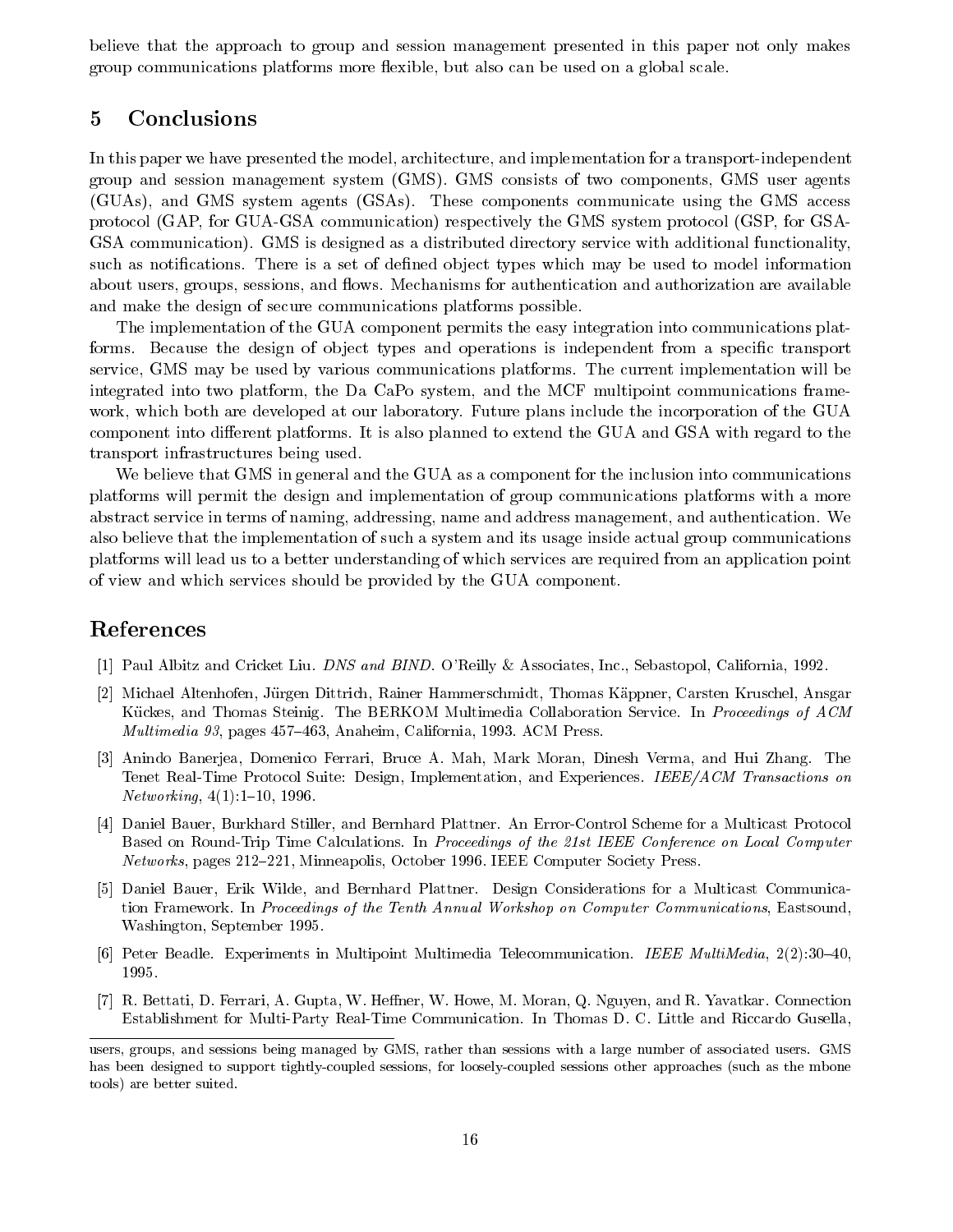editors, Proceedings of the 5th International Workshop on Network and Operating System Support for Dig*ital Audio and Video, volume 1018 of Lecture Notes in Computer Science, pages 240–250, Durham, New* Hampshire, April 1995. Springer-Verlag.

- [8] R. Braden. Extending TCP for Transactions Concepts. Internet RFC 1379, November 1992.
- [9] R. Braudes and S. Zabele. Requirements for Multicast Protocols. Internet RFC 1458, May 1993.
- [10] Andrew Campbell, Geoff Coulson, and David Hutchison. A Multimedia Enhanced Transport Service in a Quality of Service Architecture. In D. Shepherd, G. Blair, G. Coulson, N. Davies, and F. García, editors, Proceedings of the 4th International Workshop on Network and Operating System Support for Digital Audio and Video, volume 846 of Lecture Notes in Computer Science, pages 124-137, Lancaster, UK, November 1993. Springer-Verlag.
- [11] Georg Carle, Jochen Schiller, and Claudia Schmidt. Support for High-Performance Multipoint Multimedia Services. In Hutchison et al.  $[24]$ , pages  $219–240$ .
- [12] S. Chuang, J. Crowcroft, S. Hailes, M. Handley, N. Ismail, D. Lewis, and I. Wakeman. Multimedia Application Requirements for Multicast Communications Services. In Barry Leiner, editor, Proceedings of International Networking Conference INET'93, pages BFB-1-BFB-9, San Francisco, August 1993.
- [13] C. A. Ellis, S. J. Gibbs, and G. L. Rein. Groupware Some Issues and Experiences. Communications of the  $ACM$ , 34(1):38-58, 1991.
- [14] Hans Eriksson. MBone: The Multicast Backbone. *Communications of the ACM*,  $37(8):54{-}60$ , 1994.
- [15] Domenico Ferrari, Anindo Banerjea, and Hui Zhang. Network Support for Multimedia { A Discussion of the Tenet Approach. Computer Networks and ISDN Systems, 26:1267-1280, 1994.
- [16] M. Handley, J. Crowcroft, and C. Bormann. The Internet Multimedia Conferencing Architecture. Internet Draft, MMUSIC Working Group, February 1996.
- [17] Mark Handley and Van Jacobson. SDP: Session Description Protocol. Internet Draft, MMUSIC Working Group, November 1996.
- [18] Mark Handley and Eve Schooler. Session Invitation Protocol. Internet Draft, MMUSIC Working Group, February 1996.
- [19] Mark Handley, Henning Schulzrinne, and Eve Schooler. Session Initiation Protocol. Internet Draft, MMUSIC Working Group, December 1996.
- [20] Geert J. Heijenk, Xinli Hou, and Ignas G. Niemegeers. Communication Systems Supporting Multimedia Multi-user Applications. IEEE Network,  $8(1):34-44, 1994$ .
- [21] Lutz Henckel. Multipeer Connection-mode Transport Service Denition based on the Group Communication Framework. Technical report, GMD FOKUS, Berlin, June 1994.
- [22] Lutz Henckel. Multipeer Transport Services for Multimedia Applications. In S. Fdida, editor, Proceedings of the IFIP TC6/WG6.4 Fifth International Conference on High Performance Networking, volume C-26 of IFIP Transactions, pages 167-186, Grenoble, France, June 1994. Elsevier.
- [23] D. Hutchison, H. Christiansen, G. Coulson, and A. Danthine, editors. Teleservices and Multimedia Communications – Proceedings of the Second COST 237 Workshop, volume 1052 of Lecture Notes in Computer Science, Copenhagen, Denmark, November 1995. Springer-Verlag.
- [24] D. Hutchison, A. Danthine, H. Leopold, and G. Coulson, editors. *Multimedia Transport and Teleservices* Proceedings of the International COST 237 Workshop, volume 882 of Lecture Notes in Computer Science, Vienna, Austria, November 1994. Springer-Verlag.
- [25] International Organization for Standardization. Draft Text on the Subject of "Multi-peer Taxonomy". ISO/IEC JTC1/SC6 N9161/IV, March 1995.
- [26] International Organization for Standardization. First Draft of Enhanced Communications Transport Service Definition. ISO/IEC JTC1/SC6, March 1995.
- [27] International Telecommunication Union. Data Protocols for Multimedia Conferencing. Draft Recommendation T.120, 1995.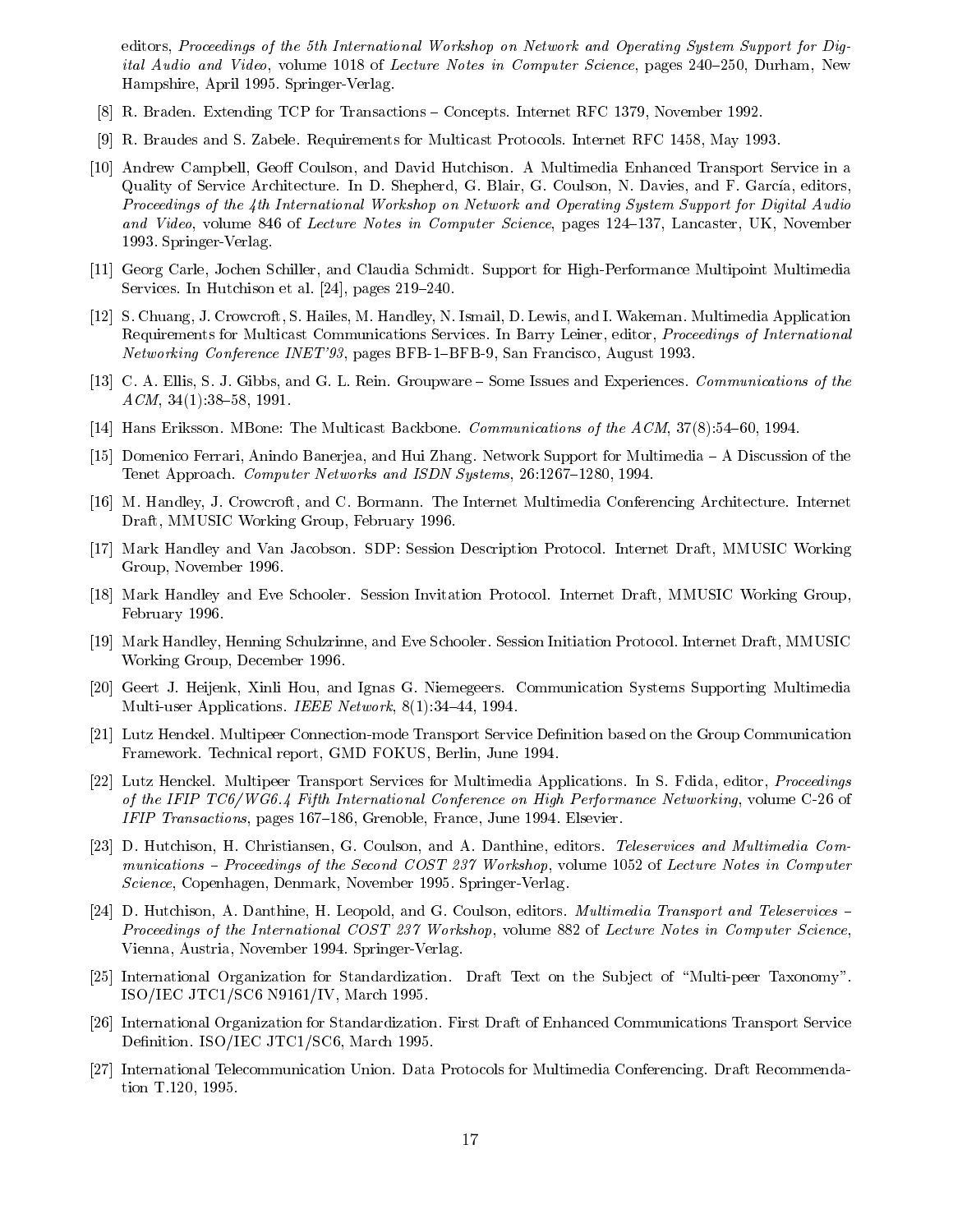- [28] International Telecommunication Union. The Directory Overview of Concepts, Models and Services. Recommendation X.500, March 1995.
- [29] T. Kirsche, R. Lenz, H. Lührsen, K. Meyer-Wegener, H. Wedekind, M. Bever, U. Schäffer, and C. Schottmüller. Communication support for cooperative work. Computer Communications, 16(9):594-602, 1993.
- [30] Laurent Mathy, Guy Leduc, Olivier Bonaventure, and Andre Danthine. A Group Communication Framework. In Wulf Bauerfeld, Otto Spaniol, and Fiona Williams, editors, Broadband Islands '94: Connecting with the  $End-User$ , pages 167-178, Hanburg, Germany, June 1994. North-Holland.
- [31] Andreas Mauthe, Geoff Coulson, David Hutchison, and Silvester Namuye. Group Support in Multimedia Communications Systems. In Hutchison et al. [23], pages 1–18.
- [32] Andreas Mauthe, David Hutchison, Geoff Coulson, and Silvester Namuye. From Requirements to Services: Group Communication Support for Distributed Multimedia Systems. In Ralf Steinmetz, editor, Proceedings of the Second International Workshop on Advanced Teleservices and High-Speed Communication Architectures, volume 868 of Lecture Notes in Computer Science, pages 266-279, Heidelberg, Germany, September 1994. Springer-Verlag.
- [33] P. Mockapetris. Domain Names Concepts and Facilities. Internet RFC 1034, November 1987.
- [34] Sassan Pejhan, Alexandros Eleftheriadis, and Dimitris Anastassiou. Distributed Multicast Address Management in the Global Internet. IEEE Journal on Selected Areas in Communications, 13(8):1445-1456, 1995.
- [35] Thomas Plagemann, Janusz Waclawczyk, and Bernhard Plattner. Management of Configurable Protocols for Multimedia Applications. In B. Furht, editor, *Distributed Multimedia Systems and Applications – Proceedings* of the IASTED/ISMM International Conference, pages 78–81, Honolulu, Hawaii, August 1994.
- [36] Jose F. de Rezende, Andreas Mauthe, David Hutchison, and Serge Fdida. M-Connection Service: A Multicast Service for Distributed Multimedia Applications. In Hutchison et al. [23], pages 38–58.
- [37] T. Rodden, J. A. Mariani, and G. Blair. Supporting Cooperative Applications. Computer Supported Cooperative Work,  $1(1–2):41–67$ , 1992.
- [38] Luís Rodrigues and Paulo Veríssimo. xAMp: a Multi-primitive Group Communications Service. In Proceedings of the 11th Symposium on Reliable Distributed Systems, pages 112-121, Houston, Texas, 1992. IEEE Computer Society Press.
- [39] J. Saltzer. On the Naming and Binding of Network Destinations. Internet RFC 1498, August 1993.
- [40] Michael Sample. Snacc 1.1: A High Performance ASN.1 to C/C++ Compiler. Technical report, University of British Columbia, Vancouver, July 1993.
- [41] Michael Sample and Gerald Neufeld. Implementing Efficient Encoders and Decoders For Network Data Representations. In Proceedings of the IEEE INFOCOM '93 Conference on Computer Communications, pages 1144-1153, San Francisco, 1993. IEEE Computer Society Press.
- [42] Henning Schulzrinne. Simple Conference Invitation Protocol. Internet Draft, MMUSIC Working Group, February 1996.
- [43] Bohdan Smetaniuk. Distributed Operation of the X.500 directory. Computer Networks and ISDN Systems, 21:17{40, 1991.
- [44] Ralf Steinmetz and Klara Nahrstedt. Multimedia: Computing, Communications, and Applications. Prentice-Hall, Upper Saddle River, New Jersey, 1995.
- [45] Clemens Szyperski and Giorgio Ventre. Efficient Support for Multiparty Communication. In Hutchison et al. [24], pages  $185-198$ .
- [46] Francois Toutain and Laurent Toutain. Network Support for Multimedia Communications Using Distributed Media Scaling. In Hutchison et al.  $[23]$ , pages  $139-158$ .
- [47] Erik Wilde. Specification of GMS Access Protocol (GAP) Version 1.0. Technical Report TIK-Report No. 15, Computer Engineering and Networks Laboratory, Swiss Federal Institute of Technology, Zurich, March 1996.